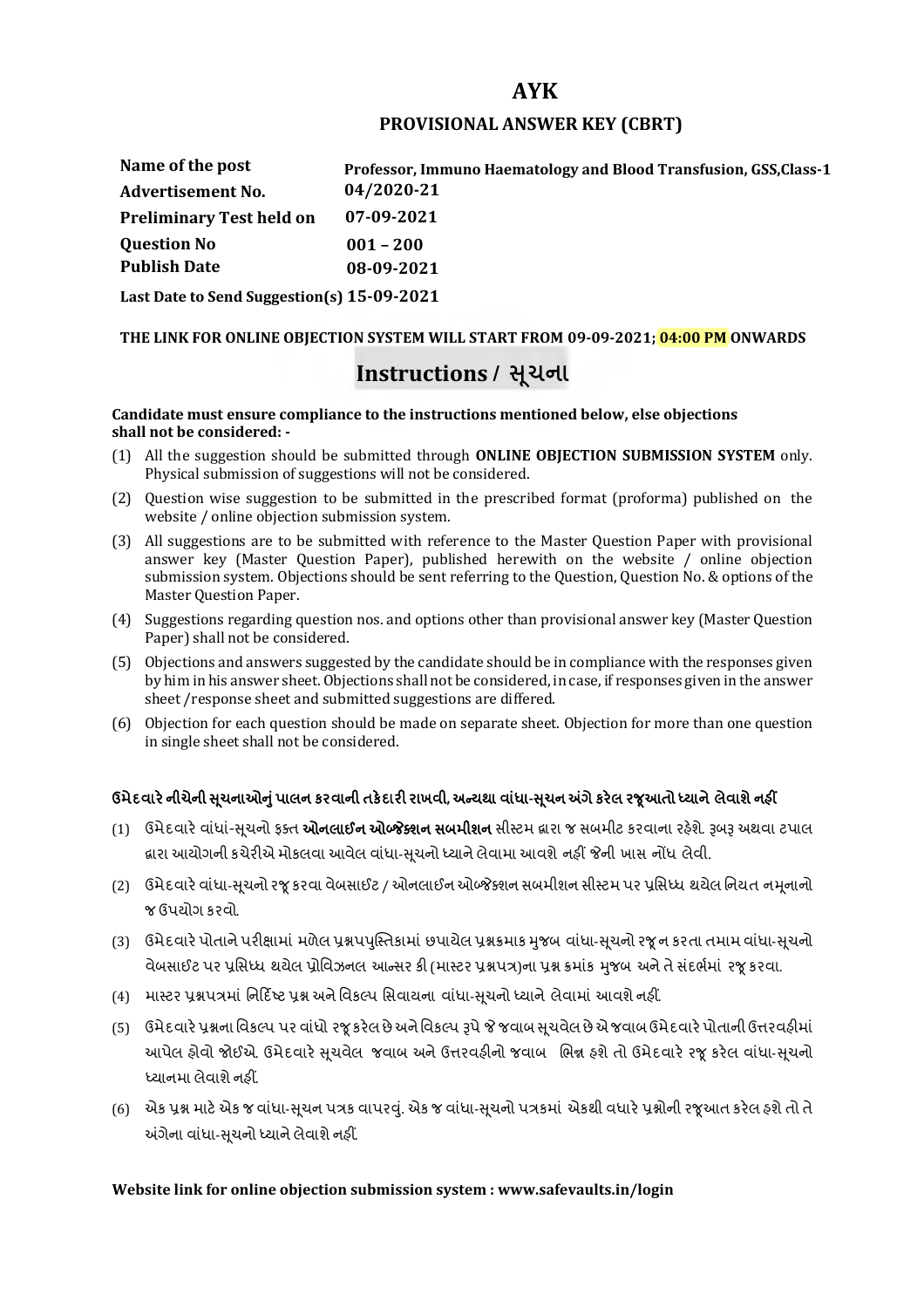| Which is Positional central tendency?                                             |                                                                                                                                                                                                                                                                                                                                                             |
|-----------------------------------------------------------------------------------|-------------------------------------------------------------------------------------------------------------------------------------------------------------------------------------------------------------------------------------------------------------------------------------------------------------------------------------------------------------|
| (A) Arithmetic Mean                                                               | (B) Geometric Mean                                                                                                                                                                                                                                                                                                                                          |
| (C) Harmonic Mean                                                                 | (D) Median                                                                                                                                                                                                                                                                                                                                                  |
| The value of correlation coefficient will vary from                               |                                                                                                                                                                                                                                                                                                                                                             |
| $(A)$ 0 to 1                                                                      | (B) -1 to +1                                                                                                                                                                                                                                                                                                                                                |
| $(C) \rightarrow \infty$ to $+\infty$                                             | $(D) -1$ to 0                                                                                                                                                                                                                                                                                                                                               |
| The relationship between more than two variables is said to be                    |                                                                                                                                                                                                                                                                                                                                                             |
| (A) Simple Correlation                                                            | (B) Random Correlation                                                                                                                                                                                                                                                                                                                                      |
| (C) Partial Correlation                                                           | <b>(D)</b> Multiple correlation                                                                                                                                                                                                                                                                                                                             |
|                                                                                   | In which of the following year the Transplantation of Human Organs Act was passed by                                                                                                                                                                                                                                                                        |
|                                                                                   |                                                                                                                                                                                                                                                                                                                                                             |
|                                                                                   | $(B)$ 1996                                                                                                                                                                                                                                                                                                                                                  |
|                                                                                   | (D) 2002                                                                                                                                                                                                                                                                                                                                                    |
| threat from transfusion?                                                          | Currently, which of the following does the AABB consider to be the most significant infectious                                                                                                                                                                                                                                                              |
| (A) Bacterial contamination                                                       | $(B)$ CMV                                                                                                                                                                                                                                                                                                                                                   |
| (C) Hepatitis                                                                     | $(D)$ HIV                                                                                                                                                                                                                                                                                                                                                   |
| All of the following statements are true concerning WNV (West Nile Virus) except: |                                                                                                                                                                                                                                                                                                                                                             |
| (A) 1 in 150 infections results in severe neurologic disease.                     |                                                                                                                                                                                                                                                                                                                                                             |
| (B) Severe disease occurs most frequently in the over-50 age group.               |                                                                                                                                                                                                                                                                                                                                                             |
| (C) Deaths occur more often in those over 65 years who present with encephalitis. |                                                                                                                                                                                                                                                                                                                                                             |
| (D) Fatalities occur in approximately 38% of infected individuals.                |                                                                                                                                                                                                                                                                                                                                                             |
| Fifth disease is caused by:                                                       |                                                                                                                                                                                                                                                                                                                                                             |
| $(A)$ CMV                                                                         | $(B)$ EBV                                                                                                                                                                                                                                                                                                                                                   |
| (C) Parvovirus B19                                                                | (D) HTLV-II                                                                                                                                                                                                                                                                                                                                                 |
| Contribution of total cases of HIV by blood transfusion                           |                                                                                                                                                                                                                                                                                                                                                             |
|                                                                                   | (B) $3-4\%$                                                                                                                                                                                                                                                                                                                                                 |
| $(C)$ 5-10%                                                                       | $(D) < 1\%$                                                                                                                                                                                                                                                                                                                                                 |
|                                                                                   |                                                                                                                                                                                                                                                                                                                                                             |
|                                                                                   |                                                                                                                                                                                                                                                                                                                                                             |
| (B) Human immunodeficiency Virus                                                  |                                                                                                                                                                                                                                                                                                                                                             |
|                                                                                   |                                                                                                                                                                                                                                                                                                                                                             |
|                                                                                   |                                                                                                                                                                                                                                                                                                                                                             |
|                                                                                   |                                                                                                                                                                                                                                                                                                                                                             |
|                                                                                   | (B) 28 days                                                                                                                                                                                                                                                                                                                                                 |
|                                                                                   | $(D)$ 42 days                                                                                                                                                                                                                                                                                                                                               |
| Shelf life of Albumin at room temperature                                         |                                                                                                                                                                                                                                                                                                                                                             |
| $(A)$ 1 year                                                                      | $(B)$ 3 year                                                                                                                                                                                                                                                                                                                                                |
|                                                                                   | $(D)$ 5 years                                                                                                                                                                                                                                                                                                                                               |
|                                                                                   | <b>Government of India?</b><br>$(A)$ 1994<br>$(C)$ 2000<br>$(A) > 90\%$<br>Leukoreduction assists in reducing the risk of transmission of the following viruses<br>(A) Human T Lymphotropic virus (HTLV-1)<br>(C) Cytomegalovirus (CMV)<br>(D) Human Herpes Virus 8 (HHV8)<br>Life of whole blood in ACD<br>$(A)$ 21 days<br>$(C)$ 35 days<br>$(C)$ 3 month |

**AYK-MASTER ] 1 P.T.O.**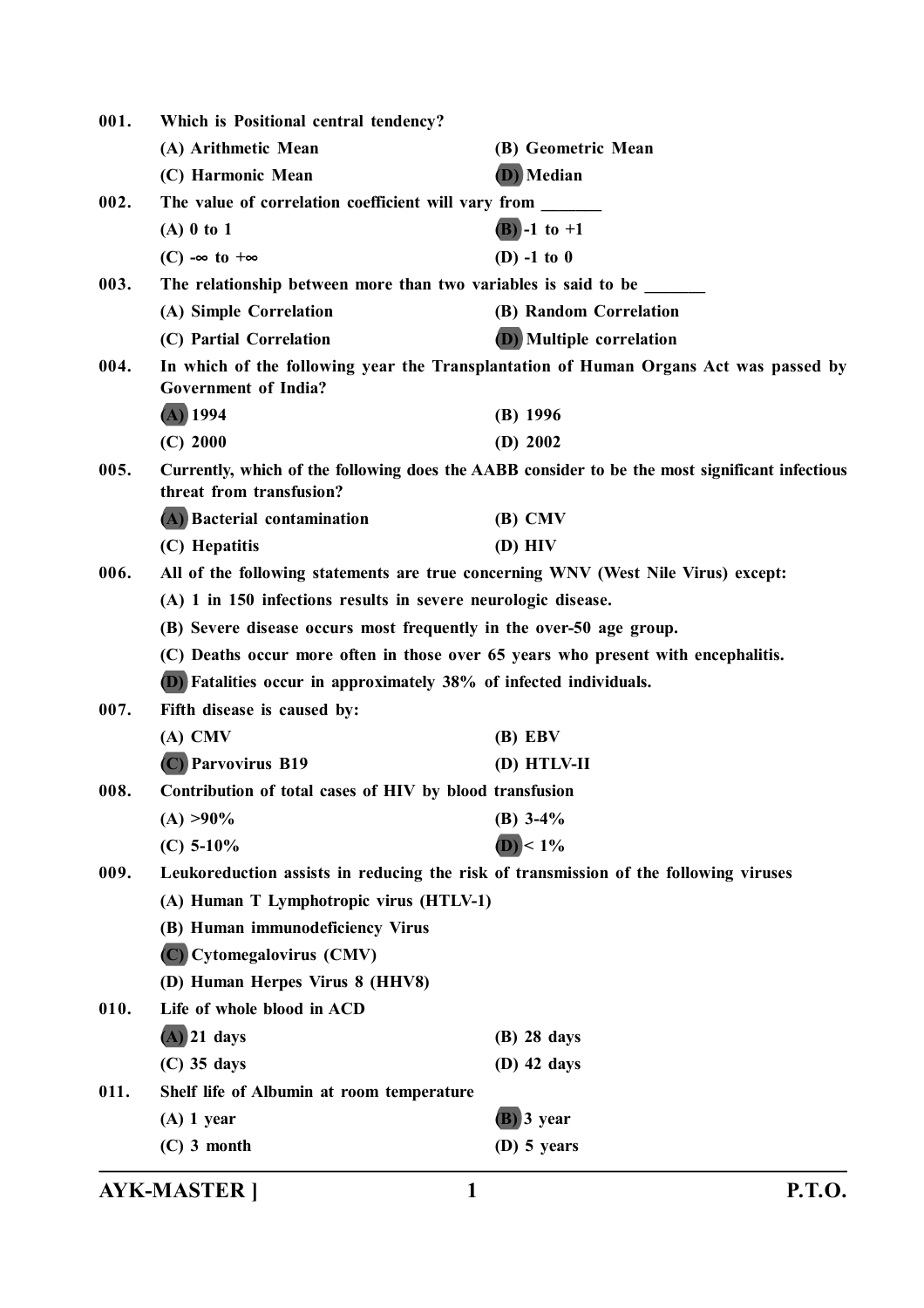| 012. | A 25 year old LT history of needle prick injury and the source was HbsAg reactive. LT was<br>not vaccinated for hepatitis B vaccine, what post exposure prophylaxis would you advise to<br>him |                                                                                              |
|------|------------------------------------------------------------------------------------------------------------------------------------------------------------------------------------------------|----------------------------------------------------------------------------------------------|
|      | (A) HbsAg vaccination                                                                                                                                                                          |                                                                                              |
|      | (B) HbsAg vaccination + Antiviral Therapy                                                                                                                                                      |                                                                                              |
|      | $(C)$ HbsAg vaccination + hepatitis immunoglobulins                                                                                                                                            |                                                                                              |
|      | (D) Should be treated medically as Hepatitis b reactive case                                                                                                                                   |                                                                                              |
| 013. | The advantage of SOP is                                                                                                                                                                        |                                                                                              |
|      | (A) It ensure safe blood transfusion to the patient                                                                                                                                            |                                                                                              |
|      | (B) It helps to monitor the performance of the task in a more effective way                                                                                                                    |                                                                                              |
|      | (C) It standardize all staff member to do their job more effectively                                                                                                                           |                                                                                              |
|      | (D) It standardize training of staff                                                                                                                                                           |                                                                                              |
| 014. | Which blood group system is associated with resistance to P. vivax malaria?                                                                                                                    |                                                                                              |
|      | $(A)$ $P$                                                                                                                                                                                      | (B) Kell                                                                                     |
|      | (C) Duffy                                                                                                                                                                                      | (D) Kidd                                                                                     |
| 015. | The proportion of CPDA1 required for a 300 ml of blood unit                                                                                                                                    |                                                                                              |
|      | $(A)$ 1:7                                                                                                                                                                                      | (B) 1:11                                                                                     |
|      | $(C)$ 9:1                                                                                                                                                                                      | (D) $1:4$                                                                                    |
| 016. | Which of the following statement is incorrect regarding NAT-PCR                                                                                                                                |                                                                                              |
|      | (A) Amplification product is c-DNA amplicon                                                                                                                                                    |                                                                                              |
|      | (B) Ultracentrifugation is not required                                                                                                                                                        |                                                                                              |
|      | (C) Risk of False negative results                                                                                                                                                             |                                                                                              |
|      | (D) High risk of contamination in compare to TMA                                                                                                                                               |                                                                                              |
| 017. | is present?                                                                                                                                                                                    | Which of the following is an incomplete virus and is present only when hepatitis B infection |
|      | (A) Hepatitis A                                                                                                                                                                                | (B) Hepatitis B                                                                              |
|      | (C) Hepatitis C                                                                                                                                                                                | (D) Hepatitis D                                                                              |
| 018. | HIV is pathogenic for which of the following cells?                                                                                                                                            |                                                                                              |
|      | $(A)$ T4 cell                                                                                                                                                                                  | $(B)$ T8 cell                                                                                |
|      | (C) Monocytes                                                                                                                                                                                  | (D) Nerve cells                                                                              |
| 019. | Cytomegalovirus-positive blood is dangerous for which of the following?                                                                                                                        |                                                                                              |
|      | (A) Pregnant women who are seronegative                                                                                                                                                        |                                                                                              |
|      | (B) Immunosuppressed individuals                                                                                                                                                               |                                                                                              |
|      | (C) Neonates                                                                                                                                                                                   |                                                                                              |
|      | (D) All of the above                                                                                                                                                                           |                                                                                              |
| 020. | Which of the following organisms grows well in the cold and especially likes the iron-rich<br>environment of stored blood?                                                                     |                                                                                              |
|      | (A) Escherichia coli                                                                                                                                                                           | (B) Hepatitis B virus                                                                        |
|      | (C) Malarial organisms                                                                                                                                                                         | (D) Yersinia enterocolitica                                                                  |
|      |                                                                                                                                                                                                |                                                                                              |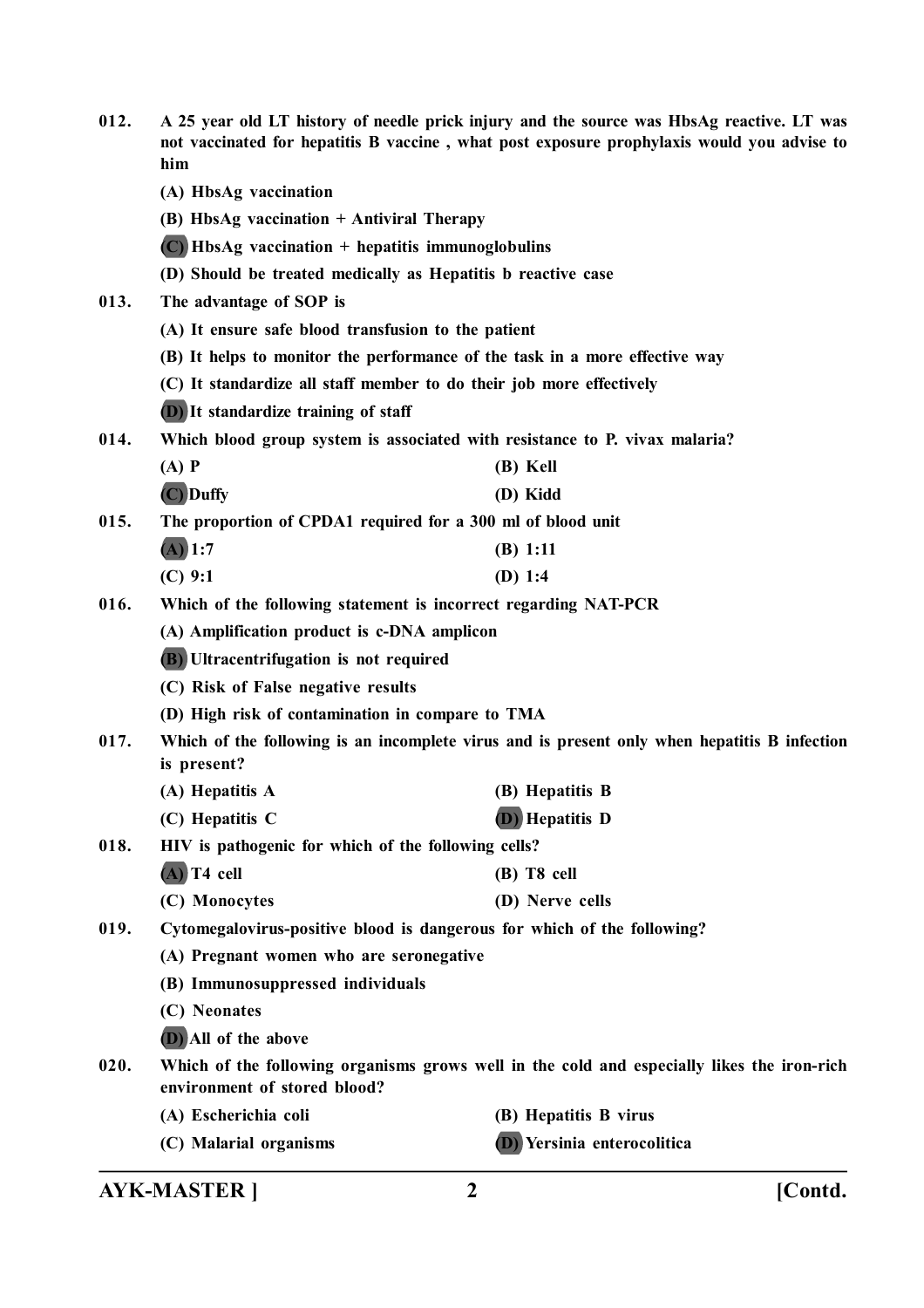| 021. | Lyme disease is spread by:                                                 |                                                                                           |
|------|----------------------------------------------------------------------------|-------------------------------------------------------------------------------------------|
|      | (A) Mosquito                                                               | (B) Tick                                                                                  |
|      | (C) Water                                                                  | (D) None of the above                                                                     |
| 022. | period transmission?                                                       | Which of the following screening method has dramatically reduced the likelihood of window |
|      | (A) Donor questioning                                                      | <b>(B)</b> Implementation of NAT                                                          |
|      | (C) Western blot testing                                                   | (D) None of the above                                                                     |
| 023. | Disadvantages of autologous transfusion is                                 |                                                                                           |
|      | (A) Does not alter bacterial contamination                                 |                                                                                           |
|      | (B) Does not alter risk of clerical error with ABO incompatibility         |                                                                                           |
|      | (C) Wastage of blood if not transfused                                     |                                                                                           |
|      | (D) All of the above                                                       |                                                                                           |
| 024. | Massive transfusion is defined as:                                         |                                                                                           |
|      | (A) Transfusion of whole blood equal to person's blood volume              |                                                                                           |
|      | (B) Transfusion of 10 units of whole blood in 24 hrs                       |                                                                                           |
|      | (C) Replacement of $> 50\%$ of blood volume in 3-4 hrs in an adult         |                                                                                           |
|      | (D) All of the above                                                       |                                                                                           |
| 025. | Major complications arise due to Massive Transfusion are all, except       |                                                                                           |
|      | (A) Hypothermia                                                            | <b>(B)</b> Hypercalcemia                                                                  |
|      | (C) Hypokalemia                                                            | (D) Acidosis                                                                              |
| 026. | Which of following is not a complication of Blood Transfusion :-           |                                                                                           |
|      | (A) Transmission of blood transmissible infections                         |                                                                                           |
|      | (B) Alloimmunization                                                       |                                                                                           |
|      | (C) Iron Overload                                                          |                                                                                           |
|      | (D) Hypoxia                                                                |                                                                                           |
| 027. | Most common AIHA is                                                        |                                                                                           |
|      | (A) Warm AIHA                                                              | (B) Cold agglutinin syndrome                                                              |
|      | (C) Paroxysmal cold haemoglobinuria                                        | (D) Drug induced AIHA                                                                     |
| 028. | G6PD deficiency, True is                                                   |                                                                                           |
|      | (A) X-Linked recessive disorder                                            | (B) X-Linked dominant disorder                                                            |
|      | (C) Autosomal recessive disorder                                           | (D) Autosomal dominant disorder                                                           |
| 029. | Most common red cell enzyme deficient disorder is                          |                                                                                           |
|      | (A) G6PD deficiency                                                        | (B) Pyruvate kinase deficiency                                                            |
|      | (C) Phosphofructokinase deficiency                                         | (D) Aldolase deficiency                                                                   |
| 030. | Which of following drug will cause haemolysis in G6PD deficient individual |                                                                                           |
|      | (A) Primaquine                                                             | (B) Sulfonamides                                                                          |
|      | (C) Methylene blue                                                         | (D) All of the above                                                                      |
|      |                                                                            |                                                                                           |

**AYK-MASTER ] 3 P.T.O.**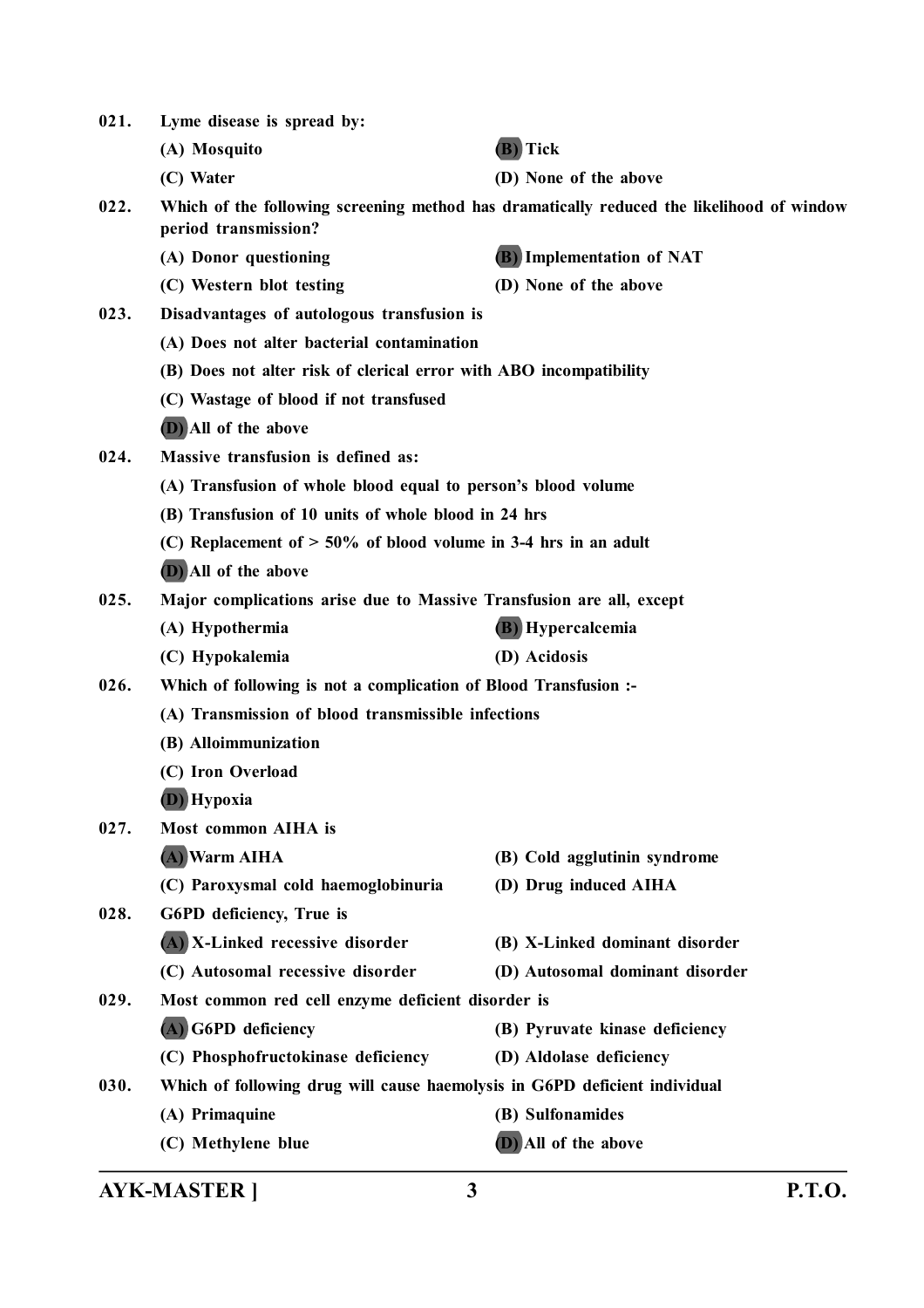**031. In pre marriage counselling for haemophilia, carrier detection may be done using (A) Familiy history (B) Coagulation based assay (C) DNA testing (D) All of the above**

**032. Pharmacological agents used in blood sparing strategies**

- **(A) Desmopressin (B) Aprotinin**
- **(C) EACA (D) All of the above**
- **033. NOT true about VIT. K**
	- **(A) Fat soluble vitamin**
	- **(B) Factor II, VII, IX, X are dependent factor**
	- **(C) Deficiency may occur due to antibiotic and fat malabsorption**
	- **(D) Vitamin K depletion causes decrease in PT**
- **034. Outdated platelet application involves**
	- **(A) Platelet derived microparticles (B) Infusible platelet membranes**
	- **(C) Human platelet factor 4 (D) All of the above**
- **035. Adequacy of Therapeutic Phlebotomy is assessed by**
	- **(A) Hb = 12.5 gm/dl**
	- **(B) Hct =33%**
	- **(C) MCV decreased by 3% below pre- phlebotomy value**
	- **(D) All of the above**
- **036. Indication for 25% Albumin are all, except**
	- **(A) Hypoproteinemia following burns and extensive surgery**
	- **(B) Hypoprotenemia in malnutrition**
	- **(C) Haemorrhagic shock**
	- **(D) Replacement fluid in plasma exchange**
- **037. True about Copper sulphate method for Hb estimation is**
	- **(A) Method based on specific gravity**
	- **(B) Indirectly measure Hb value**
	- **(C) Standard solution have Specific gravity 1.052 to 1.055**
	- **(D) All of the above**

**038. Which of the following is not involved in the acquired or adaptive immune response?**

- **(A) Phagocytosis**
- **(B) Production of antibody or complement**
- **(C) Induction of immunologic memory**
- **(D) Accelerated immune response upon subsequent exposure to antigen**
- **039. Which of the following immunoglobulins is produced in the primary immune response?**
	- **(A) IgA (B) IgE**
	- **(C) IgG (D) IgM**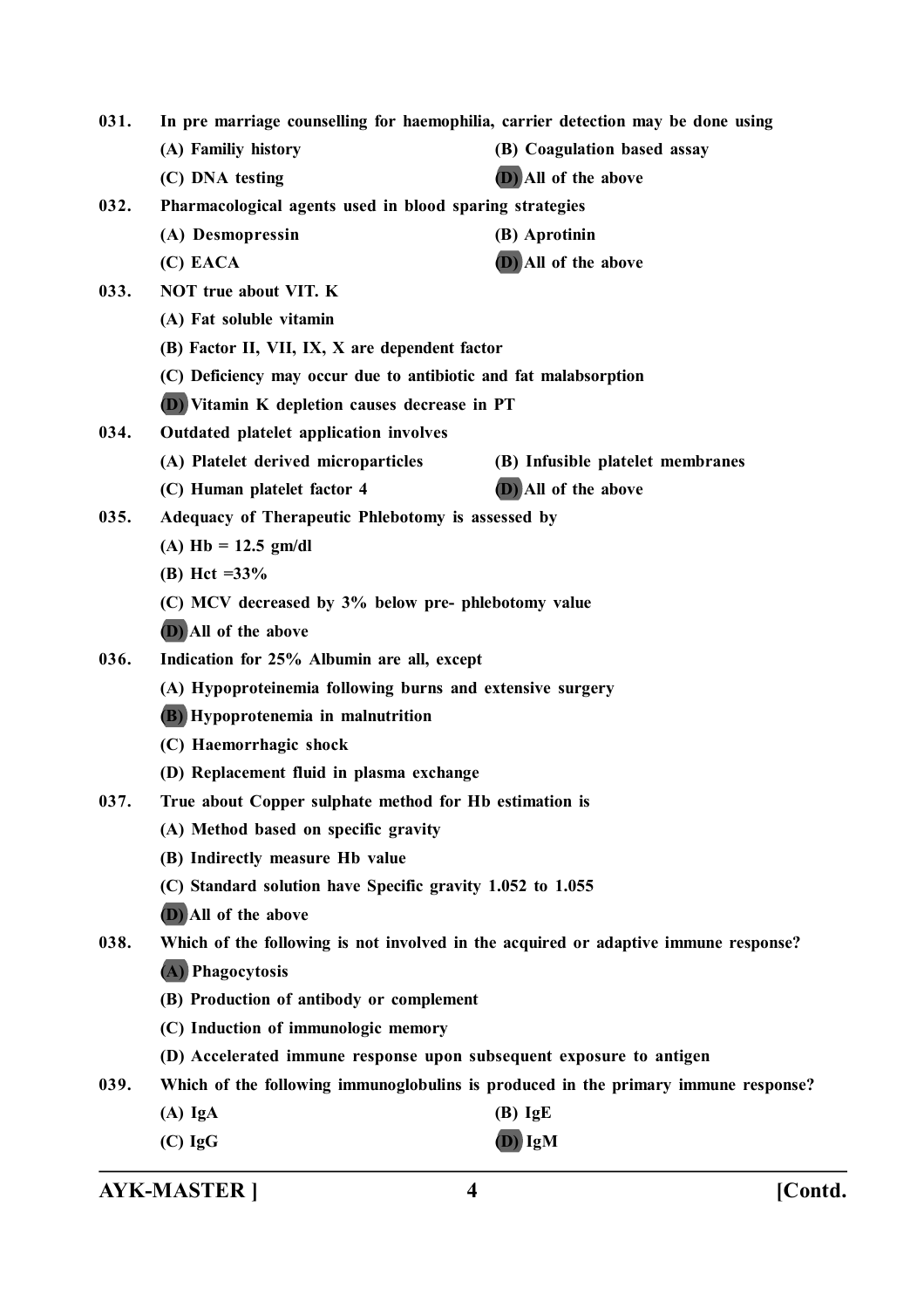| 040. | Which of the following is known as the "membrane attack complex" in the classical<br>complement pathway?                                                                                         |                                                                                               |  |
|------|--------------------------------------------------------------------------------------------------------------------------------------------------------------------------------------------------|-----------------------------------------------------------------------------------------------|--|
|      | $(A)$ C1                                                                                                                                                                                         | (B) C3                                                                                        |  |
|      | (C) C4, C2, C3                                                                                                                                                                                   | (D) C5b, C6, C7, C8, C9                                                                       |  |
| 041. | hemolytic disease of the newborn?                                                                                                                                                                | Which of the following immunoglobulin classes is capable of crossing the placenta and causing |  |
|      | $(A)$ IgA                                                                                                                                                                                        | $(B)$ IgE                                                                                     |  |
|      | $(C)$ IgG                                                                                                                                                                                        | $(D)$ IgM                                                                                     |  |
| 042. | Molecules that promote the update of bacteria for phagocytosis are:                                                                                                                              |                                                                                               |  |
|      | (A) Opsonins                                                                                                                                                                                     | (B) Cytokines                                                                                 |  |
|      | (C) Haptens                                                                                                                                                                                      | (D) Isotypes                                                                                  |  |
| 043. |                                                                                                                                                                                                  | Which of the following terms refers to the net negative charge surrounding red blood cells?   |  |
|      | (A) Dielectric constant                                                                                                                                                                          | (B) Van der Waals forces                                                                      |  |
|      | (C) Hydrogen bonding                                                                                                                                                                             | <b>D</b> ) Zeta potential                                                                     |  |
| 044. | Which of the following anticoagulant preservatives provides a storage time of 35 days at $1^{\circ}C$<br>to 6°C for units of whole blood and prepared RBCs if an additive solution is not added? |                                                                                               |  |
|      | $(A)$ ACD-A                                                                                                                                                                                      | $(B)$ CP2D                                                                                    |  |
|      | $(C)$ CPD                                                                                                                                                                                        | $(D)$ CPDA-1                                                                                  |  |
| 045. | What are the current storage time and storage temperature for platelet concentrates and<br>apheresis platelet components?                                                                        |                                                                                               |  |
|      | (A) 5 days at 1 <sup>o</sup> C to 6 <sup>o</sup> C                                                                                                                                               | (B) 5 days at 24 $\rm ^{o}C$ to 27 $\rm ^{o}C$                                                |  |
|      | $(C)$ 5 days at 20 $\rm{^{\circ}C}$ to 24 $\rm{^{\circ}C}$                                                                                                                                       | (D) 7 days at 22 $\mathrm{^{\circ}C}$ to 24 $\mathrm{^{\circ}C}$                              |  |
| 046. | Which of the following occurs during storage of red blood cells?                                                                                                                                 |                                                                                               |  |
|      | (A) pH decreases                                                                                                                                                                                 | (B) 2, 3-DPG increases                                                                        |  |
|      | (C) ATP increases                                                                                                                                                                                | (D) plasma K+ decreases                                                                       |  |
| 047. | The central dogma of molecular biology states that:                                                                                                                                              |                                                                                               |  |
|      | (A) DNA is the genetic material                                                                                                                                                                  | (B) RNA is the genetic material                                                               |  |
|      | (C) DNA is translated to mRNA                                                                                                                                                                    | (D) Proteins are transcribed from mRNA                                                        |  |
| 048. | The polymerase chain reaction (PCR):                                                                                                                                                             |                                                                                               |  |
|      | (A) Is carried out in vivo                                                                                                                                                                       | (B) Is used for peptide synthesis                                                             |  |
|      | (C) Requires RNA polymerase                                                                                                                                                                      | <b>(D)</b> Is used for the amplification of DNA                                               |  |
| 049. | Pre - seroconversion window period is defined as:-                                                                                                                                               |                                                                                               |  |
|      | (A) Is the time when donors can be infected but do not yet test positive by serologic methods                                                                                                    |                                                                                               |  |
|      | (B) May be narrowed by using molecular methods                                                                                                                                                   |                                                                                               |  |
|      | (C) Refers mainly to viral pathogens                                                                                                                                                             |                                                                                               |  |
|      | (D) All of the above                                                                                                                                                                             |                                                                                               |  |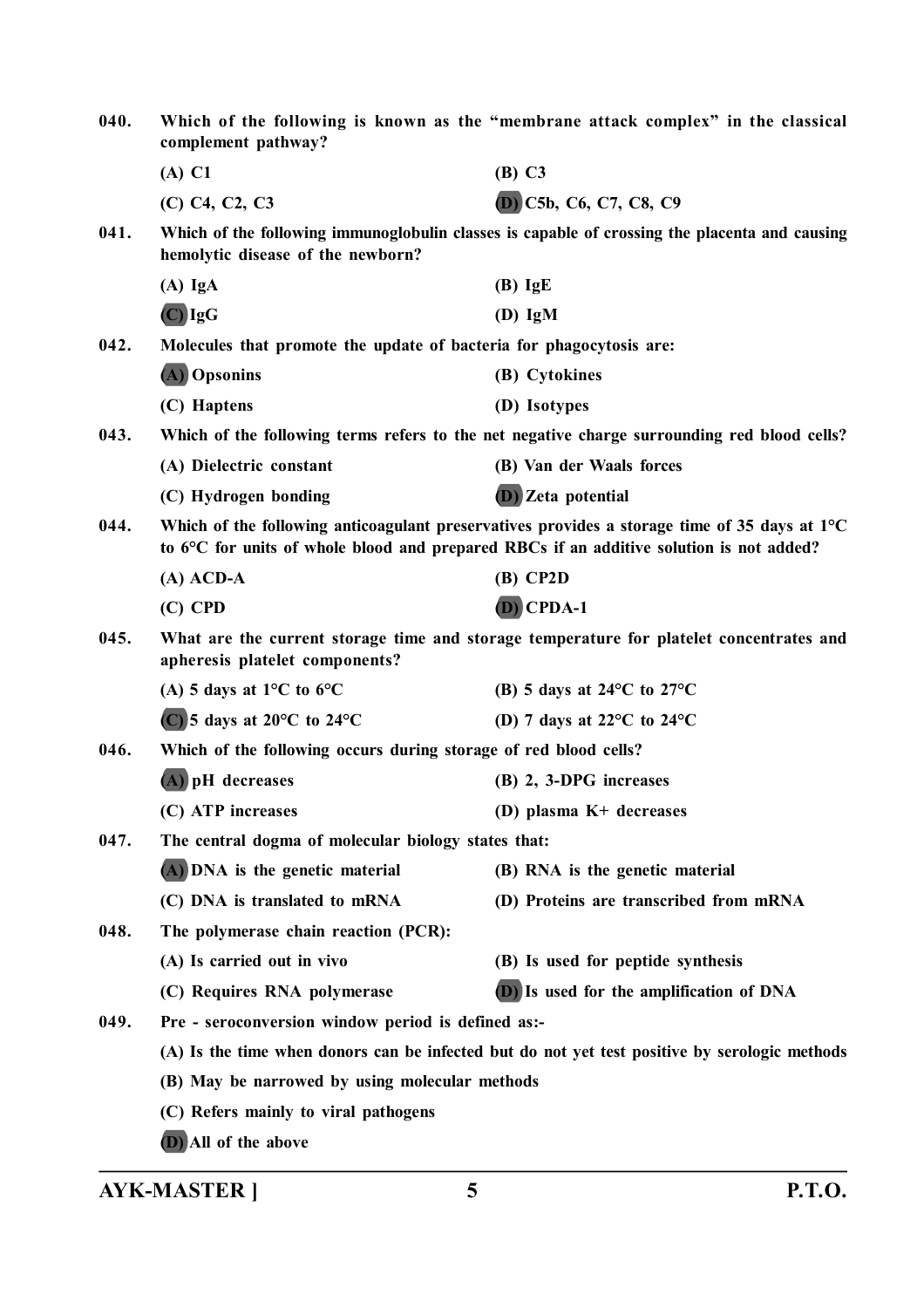| 050.<br>In plasma exchange, the therapeutic effectiveness is: |                                                                                                                   |                                                                                               |  |  |
|---------------------------------------------------------------|-------------------------------------------------------------------------------------------------------------------|-----------------------------------------------------------------------------------------------|--|--|
|                                                               | (A) Greatest with the first plasma volume removed                                                                 |                                                                                               |  |  |
|                                                               | (B) Affected by the type of replacement fluid used                                                                |                                                                                               |  |  |
|                                                               | (C) Enhanced if the unwanted antibody is IgG rather than IgM                                                      |                                                                                               |  |  |
|                                                               | (D) Independent of the use of concomitant immunosuppressive therapy                                               |                                                                                               |  |  |
| 051.                                                          | The most common adverse effect of plateletpheresis collection is:                                                 |                                                                                               |  |  |
|                                                               | (A) Allergic reaction.                                                                                            | (B) Hepatitis.                                                                                |  |  |
|                                                               | (C) Hemolysis.                                                                                                    | (D) Citrate effect.                                                                           |  |  |
| 052.                                                          | procedure acts by:                                                                                                | The anticoagulant added to blood as it is removed from a donor or patient during an apheresis |  |  |
|                                                               | (A) Binding calcium ions.                                                                                         | (B) Increasing intracellular potassium.                                                       |  |  |
|                                                               | (C) Binding to antithrombin III.                                                                                  | (D) Inactivating factor V.                                                                    |  |  |
| 053.                                                          | Peripheral blood stem cells are:                                                                                  |                                                                                               |  |  |
|                                                               | (A) Responsible for phagocytosis of bacteria.                                                                     |                                                                                               |  |  |
|                                                               | (B) Removed during erythrocytapheresis.                                                                           |                                                                                               |  |  |
|                                                               | (C) Pluripotential hematopoietic precursors that circulation the peripheral blood.                                |                                                                                               |  |  |
|                                                               | (D) Lymphocytes involved with the immune response.                                                                |                                                                                               |  |  |
| 054.                                                          | The minimum hemoglobin concentration for an autologous donor is:                                                  |                                                                                               |  |  |
|                                                               | $(A)$ 11 g/dL                                                                                                     | (B) $12 \text{ g/dL}$                                                                         |  |  |
|                                                               | (C) $12.5$ g/dL                                                                                                   | (D) 13 $g/dL$                                                                                 |  |  |
| 055.                                                          | To ensure traceability and trackability of a collected unit, a unique identifying number should<br>be applied to: |                                                                                               |  |  |
|                                                               | (A) Donor history record                                                                                          | (B) Primary collection bag                                                                    |  |  |
|                                                               | (C) All pilot tubes                                                                                               | (D) All of the above                                                                          |  |  |
| 056.                                                          | Which of the following tests is not required with routine donor unit processing?                                  |                                                                                               |  |  |
|                                                               | $(A)$ HBs $Ag$                                                                                                    | (B) Serologic test for syphilis                                                               |  |  |
|                                                               | $(C)$ CMV                                                                                                         | $(D)$ ABO/Rh                                                                                  |  |  |
| 057.                                                          | Which of the following is required to help ensure a safe blood supply?                                            |                                                                                               |  |  |
|                                                               | (A) Written policies and procedures                                                                               |                                                                                               |  |  |
|                                                               | (B) Documentation of all steps to ensure traceability and trackability                                            |                                                                                               |  |  |
|                                                               | (C) Accurate and truthful information from a donor                                                                |                                                                                               |  |  |
|                                                               | (D) All of the above                                                                                              |                                                                                               |  |  |
| 058.                                                          | "Surge" elutriation and the Latham bowl technology are used by which system?                                      |                                                                                               |  |  |
|                                                               | (A) COBE Spectra                                                                                                  | <b>(B)</b> Haemonetics MCS                                                                    |  |  |
|                                                               | (C) Baxter CS-3000                                                                                                | (D) Fresenius AS 104                                                                          |  |  |
| 059.                                                          | Therapeutic cytapheresis includes:                                                                                |                                                                                               |  |  |
|                                                               | (A) Thrombocytapheresis                                                                                           | (B) Leukapheresis                                                                             |  |  |
|                                                               | (C) Erythrocytapheresis                                                                                           | (D) All of the above                                                                          |  |  |
|                                                               |                                                                                                                   |                                                                                               |  |  |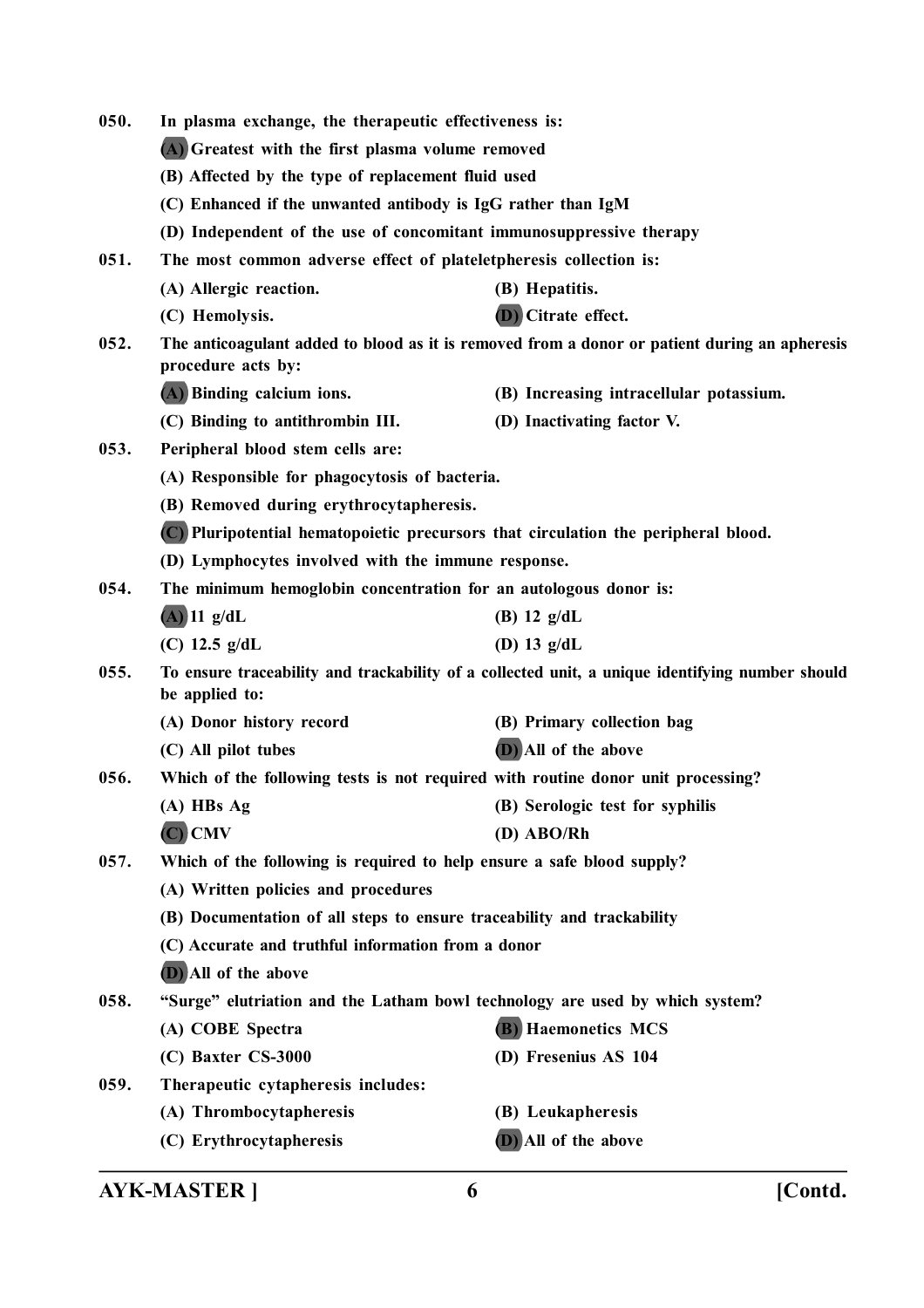| 060. | The collection of blood components through automated blood collections has an impact on:            |                                                                                          |  |
|------|-----------------------------------------------------------------------------------------------------|------------------------------------------------------------------------------------------|--|
|      | (A) Blood supply                                                                                    |                                                                                          |  |
|      | (B) Donor recruiting process                                                                        |                                                                                          |  |
|      | (C) Blood center and transfusion services operations                                                |                                                                                          |  |
|      | (D) All of the above                                                                                |                                                                                          |  |
| 061. | Finished red blood cells may be transported at what temperature range?                              |                                                                                          |  |
|      | $(A)$ 1°C to 10°C                                                                                   | (B) $2^{\circ}$ C to $12^{\circ}$ C                                                      |  |
|      | (C) $35^{\circ}$ C to $37^{\circ}$ C                                                                | (D) $20^{\circ}$ C to $24^{\circ}$ C                                                     |  |
| 062. | Frozen plasma products must be stored at what Temperature?                                          |                                                                                          |  |
|      | (A) $1^{\circ}$ C to $6^{\circ}$ C                                                                  | $(B)$ -18°C or lower                                                                     |  |
|      | (C) $20^{\circ}$ C to $24^{\circ}$ C                                                                | (D) $2^{\circ}$ C to $8^{\circ}$ C                                                       |  |
| 063. | Antibody is produced by                                                                             |                                                                                          |  |
|      |                                                                                                     | (A) B cells differentiated into plasma cells (B) T cells under the influence of thymosin |  |
|      | (C) B cells, T cells, and macrophages                                                               | (D) Pluripotent stem cell                                                                |  |
| 064. | The immunoglobulin molecules consists of                                                            |                                                                                          |  |
|      | (A) Two heavy and two light chains                                                                  |                                                                                          |  |
|      | (B) Identical heavy and identical light chains                                                      |                                                                                          |  |
|      | (C) Four heavy and four light chains separated by disulfide bonds                                   |                                                                                          |  |
|      | (D) Carbohydrate sequences that confer subclass specificity in the variable regions                 |                                                                                          |  |
| 065. | Hemagglutination in antigen-antibody reactions is influenced by                                     |                                                                                          |  |
|      | (A) Ionic strength of the test system                                                               | $(B)$ pH                                                                                 |  |
|      | (C) Incubation time                                                                                 | (D) All of the above                                                                     |  |
| 066. | Most immune responses include                                                                       |                                                                                          |  |
|      | (A) Both a cellular and humoral component                                                           |                                                                                          |  |
|      | (B) Inflammation and specific acquired immunity                                                     |                                                                                          |  |
|      | (C) Recognition of a non-self substance and cell activation                                         |                                                                                          |  |
|      | (D) All of the above                                                                                |                                                                                          |  |
| 067. | Insufficient centrifugation will result in:                                                         |                                                                                          |  |
|      | (A) A false increase in hematocrit (Hct) value                                                      |                                                                                          |  |
|      | (B) A false decrease in Hct value                                                                   |                                                                                          |  |
|      | (C) No effect on Hct value                                                                          |                                                                                          |  |
|      | (D) All of these options, depending on the patient                                                  |                                                                                          |  |
| 068. | Which of the following is the preferable site for bone marrow aspiration and biopsy in an<br>adult? |                                                                                          |  |
|      | (A) Iliac crest                                                                                     | (B) Sternum                                                                              |  |
|      | (C) Tibia                                                                                           | (D) Spinous processes of a vertebra                                                      |  |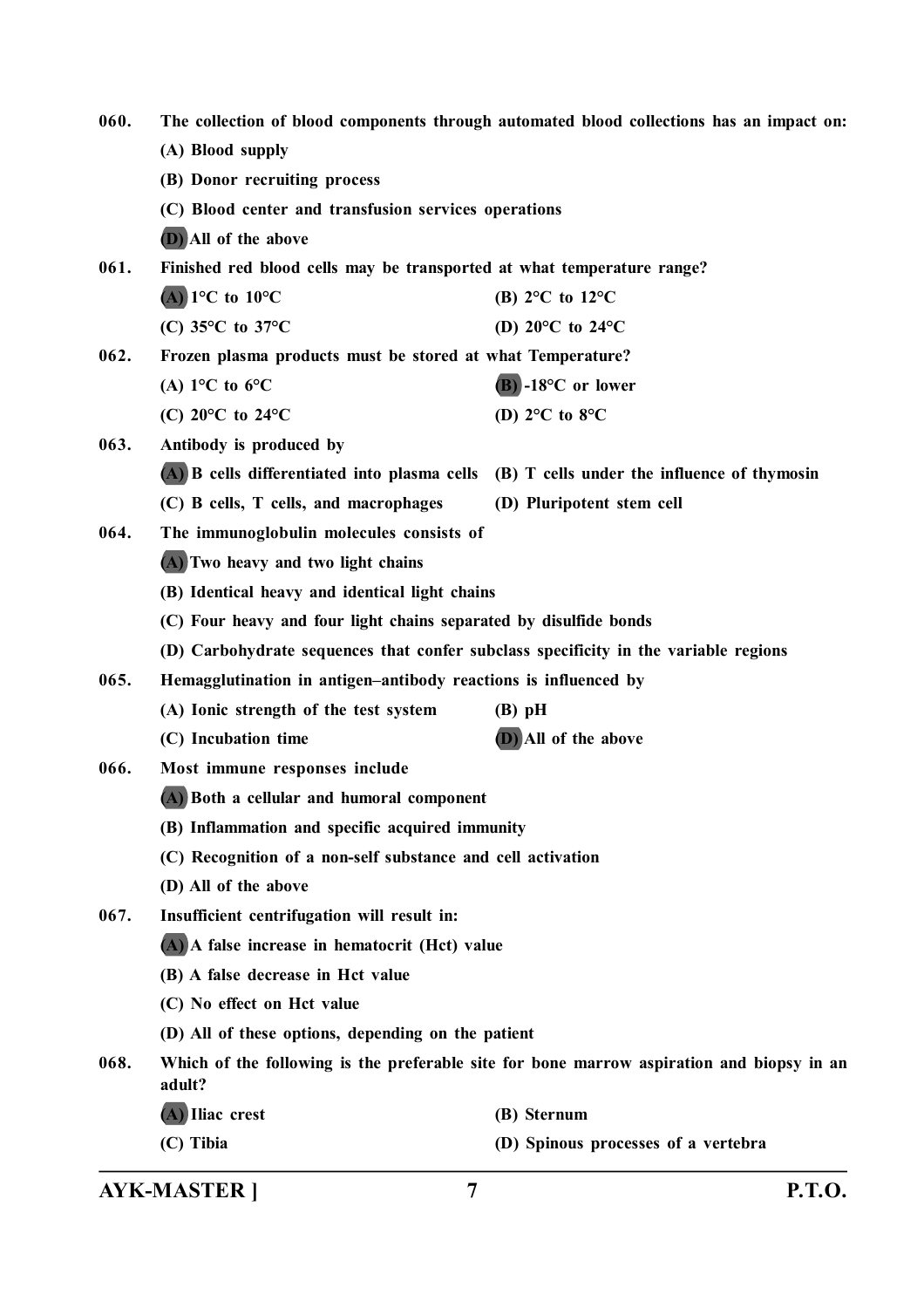| 069. | A 7.0-mL ethylenediamine tetraacetic acid (EDTA) tube is received in the laboratory containing<br>only 2.0 mL of blood. If the laboratory is using manual techniques, which of the following<br>tests will most likely be erroneous? |                                                                                                  |
|------|--------------------------------------------------------------------------------------------------------------------------------------------------------------------------------------------------------------------------------------|--------------------------------------------------------------------------------------------------|
|      | (A) RBC count                                                                                                                                                                                                                        | (B) Hemoglobin (Hgb)                                                                             |
|      | $(C)$ Hct                                                                                                                                                                                                                            | (D) WBC count                                                                                    |
| 070. | What phagocytic cells produce lysozymes that are bacteriocidal?                                                                                                                                                                      |                                                                                                  |
|      | (A) Eosinophils                                                                                                                                                                                                                      | (B) Lymphocytes                                                                                  |
|      | (C) Platelets                                                                                                                                                                                                                        | <b>D</b> ) Neutrophils                                                                           |
| 071. |                                                                                                                                                                                                                                      | A decreased osmotic fragility test would be associated with which of the following conditions?   |
|      | (A) Sickle cell anemia                                                                                                                                                                                                               | (B) Hereditary spherocytosis                                                                     |
|      | (C) Hemolytic disease of the newborn                                                                                                                                                                                                 | (D) Acquired hemolytic anemia                                                                    |
| 072. | be detected on a Wright's-stained blood smear?                                                                                                                                                                                       | Which of the following erythrocyte inclusions can be visualized with supravital stain but cannot |
|      | (A) Basophilic stippling                                                                                                                                                                                                             | <b>(B)</b> Heinz bodies                                                                          |
|      | (C) Howell-Jolly bodies                                                                                                                                                                                                              | (D) Siderotic granules                                                                           |
| 073. |                                                                                                                                                                                                                                      | What staining method is used most frequently to stain and manually count reticulocytes?          |
|      | (A) Immunofluorescence                                                                                                                                                                                                               | (B) Supravital staining                                                                          |
|      | (C) Romanowsky staining                                                                                                                                                                                                              | (D) Cytochemical staining                                                                        |
| 074. |                                                                                                                                                                                                                                      | Using an electronic cell counter analyzer, an increased RDW should correlate with:               |
|      | (A) Spherocytosis                                                                                                                                                                                                                    | (B) Leucocytosis                                                                                 |
|      | (C) Anisocytosis                                                                                                                                                                                                                     | (D) Presence of NRBCs                                                                            |
| 075. | Which of the following is considered a normal hemoglobin?                                                                                                                                                                            |                                                                                                  |
|      | (A) Carboxyhemoglobin                                                                                                                                                                                                                | (B) Methemoglobin                                                                                |
|      | (C) Sulfhemoglobin                                                                                                                                                                                                                   | <b>(D)</b> Deoxyhemoglobin                                                                       |
| 076. | In which age group would 60% lymphocytes be a normal finding?                                                                                                                                                                        |                                                                                                  |
|      | (A) 6 months-2 years                                                                                                                                                                                                                 | $(B)$ 4–6 years                                                                                  |
|      | $(C)$ 11–15 years                                                                                                                                                                                                                    | $(D)$ 40–60 years                                                                                |
| 077. | should be reviewed manually?                                                                                                                                                                                                         | Which of the following results on an automated differential suggests that a peripheral smear     |
|      | (A) Segs = $70\%$                                                                                                                                                                                                                    | (B) Band = $6\%$                                                                                 |
|      | $(C)$ Mono = 15%                                                                                                                                                                                                                     | (D) Eos = $2\%$                                                                                  |
| 078. | Which is the first stage of erythrocyte maturation in which the cytoplasm is pink due to the<br>formation of hemoglobin?                                                                                                             |                                                                                                  |
|      | (A) Reticulocyte                                                                                                                                                                                                                     | (B) Pronormoblast                                                                                |
|      | (C) Basophilic normoblast                                                                                                                                                                                                            | <b>D</b> ) Polychromatic normoblast                                                              |
| 079. | Which of the following Hgb configurations is characteristic of Hgb H?                                                                                                                                                                |                                                                                                  |
|      | $(A)$ $\gamma$ 4                                                                                                                                                                                                                     | (B) $\alpha$ 2- $\gamma$ 2                                                                       |
|      | $(C)$ $\beta$ 4                                                                                                                                                                                                                      | (D) $\alpha$ 2- $\gamma$ 2                                                                       |
|      |                                                                                                                                                                                                                                      |                                                                                                  |

**AYK-MASTER ] 8 [Contd.**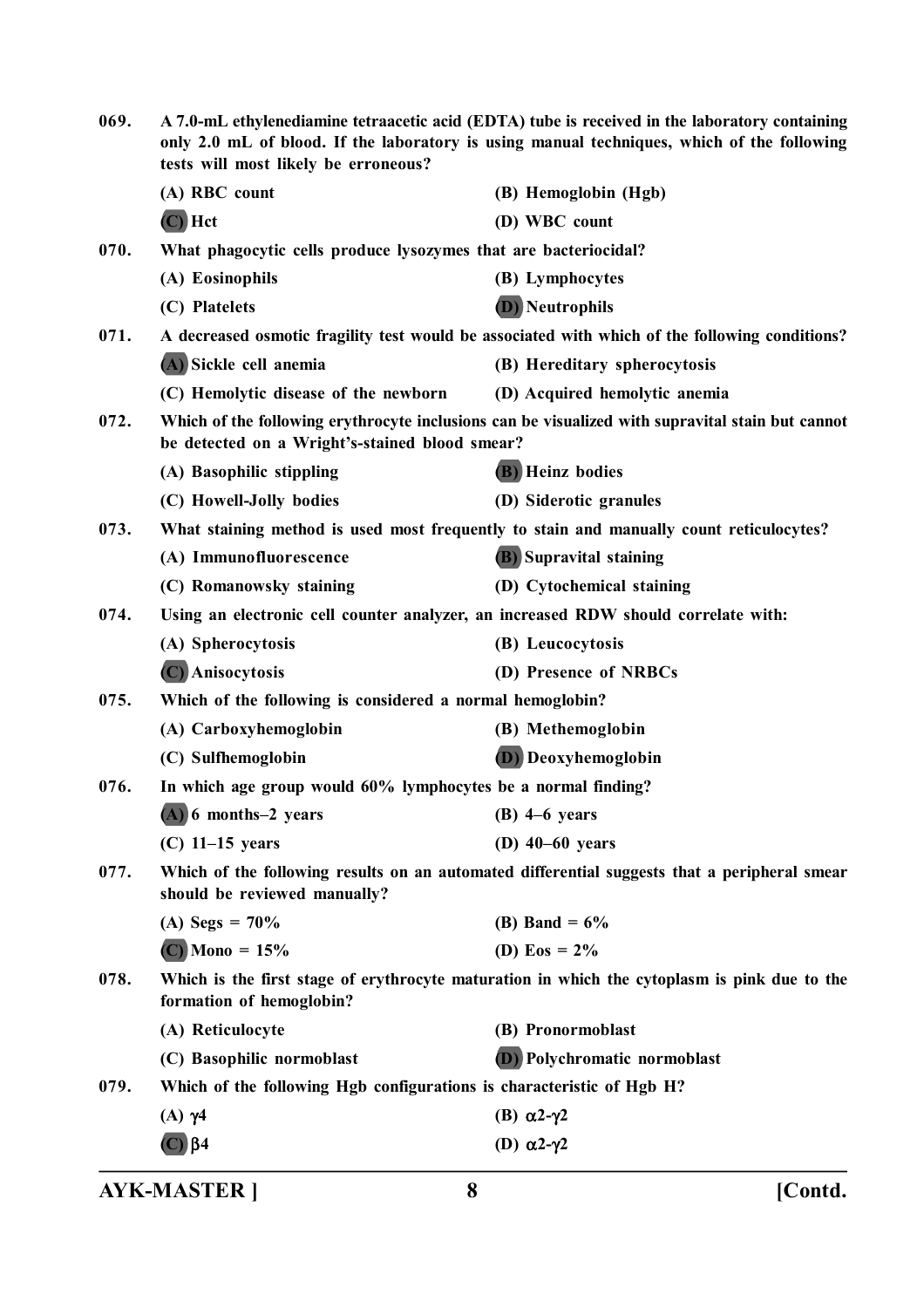| 080. | Which of the following organs is responsible for the "pitting process" for RBCs? |                                                                                             |
|------|----------------------------------------------------------------------------------|---------------------------------------------------------------------------------------------|
|      | (A) Liver                                                                        | (B) Spleen                                                                                  |
|      | (C) Kidney                                                                       | (D) Lymph nodes                                                                             |
| 081. | The anemia seen in sickle cell disease is usually:                               |                                                                                             |
|      | (A) Microcytic, normochromic                                                     | (B) Microcytic, hypochromic                                                                 |
|      | (C) Normocytic, normochromic                                                     | (D) Normocytic, hypochromic                                                                 |
| 082. | In which of the following conditions will autosplenectomy most likely occur?     |                                                                                             |
|      | (A) Thalassemia major                                                            | (B) Hgb C disease                                                                           |
|      | (C) Hgb SC disease                                                               | (D) Sickle cell disease                                                                     |
| 083. | Which antibody is associated with paroxysmal cold hemoglobinuria (PCH)?          |                                                                                             |
|      | $(A)$ Anti-I                                                                     | (B) Anti-i                                                                                  |
|      | $(C)$ Anti-M                                                                     | (D) Anti-P                                                                                  |
| 084. | Autoimmune hemolytic anemia is best characterized by which of the following?     |                                                                                             |
|      | (A) Increased levels of plasma C3                                                | (B) Spherocytic red cells                                                                   |
|      | (C) Decreased osmotic fragility                                                  | (D) Decreased unconjugated bilirubin                                                        |
| 085. | Congenital dyserythropoietic anemias (CDAs) are characterized by:                |                                                                                             |
|      | (A) Bizarre multinucleated erythroblasts                                         | (B) Cytogenetic disorders                                                                   |
|      | (C) Megaloblastic erythropoiesis                                                 | (D) An elevated M:E ratio                                                                   |
| 086. | Microangiopathic hemolytic anemia is characterized by:                           |                                                                                             |
|      | (A) Target cells and Cabot rings                                                 |                                                                                             |
|      | (B) Toxic granulation and Dohle bodies                                           |                                                                                             |
|      | (C) Pappenheimer bodies and basophilic stippling                                 |                                                                                             |
|      | <b>D</b> ) Schistocytes and nucleated RBCs                                       |                                                                                             |
| 087. | Which of the following conditions may produce spherocytes in a peripheral smear? |                                                                                             |
|      | (A) Pelger-Huet anomaly                                                          | (B) Pernicious anemia                                                                       |
|      | (C) Autoimmune hemolytic anemia                                                  | (D) Sideroblastic anemia                                                                    |
| 088. |                                                                                  | The osmotic fragility test result in a patient with thalassemia major would most likely be: |
|      | (A) Increased                                                                    | (B) Decreased                                                                               |
|      | (C) Normal                                                                       | (D) Decreased after incubation at $37^{\circ}$ C                                            |
| 089. | Iron deficiency anemia is characterized by:                                      |                                                                                             |
|      | (TIBC)                                                                           | (A) Decreased plasma iron, decreased % saturation, increased total iron-binding capacity    |
|      | (B) Decreased plasma iron, decreased plasma ferritin, normal RBC porphyrin       |                                                                                             |
|      | (C) Decreased plasma iron, decreased % saturation, decreased TIBC                |                                                                                             |
|      | (D) Decreased plasma iron, increased % saturation, decreased TIBC                |                                                                                             |
| 090. | Which of the following is the primary Hgb in patients with thalassemia major?    |                                                                                             |
|      | $(A)$ Hgb $D$                                                                    | $(B)$ Hgb $A$                                                                               |
|      | $(C)$ Hgb $C$                                                                    | $(D)$ Hgb F                                                                                 |
|      |                                                                                  |                                                                                             |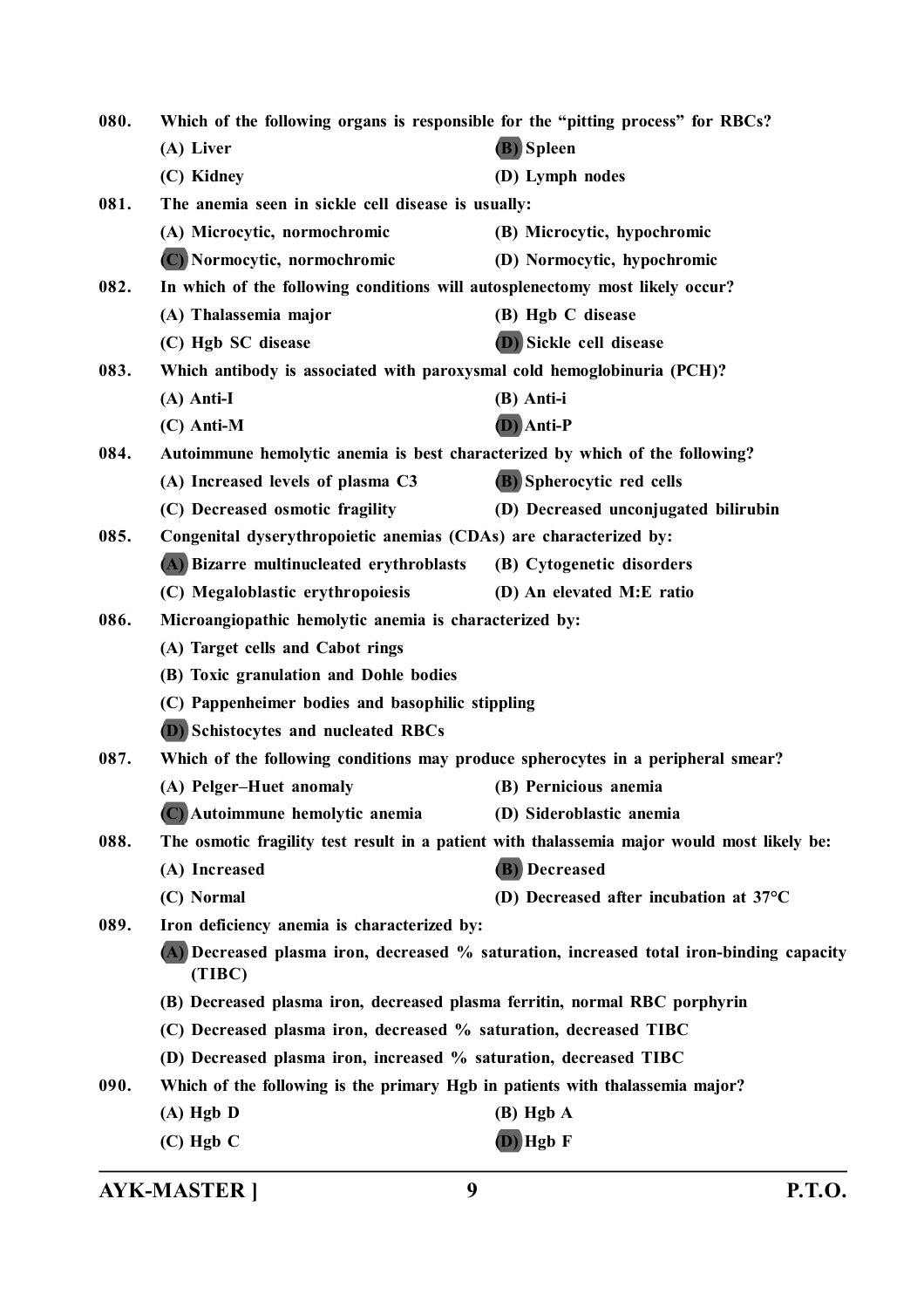| 091.<br>Which anemia is characterized by a lack of intrinsic factor that prevents B12 absorption? |                                                                                                                                                  |                                                                                              |  |  |
|---------------------------------------------------------------------------------------------------|--------------------------------------------------------------------------------------------------------------------------------------------------|----------------------------------------------------------------------------------------------|--|--|
|                                                                                                   | (A) Tropical sprue                                                                                                                               | (B) Transcobalamin deficiency                                                                |  |  |
|                                                                                                   | (C) Blind loop syndrome                                                                                                                          | <b>(D)</b> Pernicious anemia                                                                 |  |  |
| 092.                                                                                              | is expected as a result of this treatment?                                                                                                       | A patient with a vitamin B12 anemia is given a high dosage of folate. Which of the following |  |  |
|                                                                                                   | (A) An improvement in neurological problems                                                                                                      |                                                                                              |  |  |
|                                                                                                   |                                                                                                                                                  | (B) An improvement in hematological abnormalities                                            |  |  |
|                                                                                                   | (C) No expected improvement                                                                                                                      |                                                                                              |  |  |
|                                                                                                   | (D) Toxicity of the liver and kidneys                                                                                                            |                                                                                              |  |  |
| 093.                                                                                              | Which of the following disorders is associated with ineffective erythropoiesis?                                                                  |                                                                                              |  |  |
|                                                                                                   | (A) G6PD deficiency                                                                                                                              | (B) Liver disease                                                                            |  |  |
|                                                                                                   | (C) Hgb C disease                                                                                                                                | (D) Megaloblastic anemia                                                                     |  |  |
| 094.                                                                                              | megaloblastic anemias?                                                                                                                           | Which of the following are most characteristic of the red cell indices associated with       |  |  |
|                                                                                                   | (A) MCV 99 fl, MCH 28 pg, MCHC 31%                                                                                                               |                                                                                              |  |  |
|                                                                                                   |                                                                                                                                                  | (B) MCV 62 fL, MCH 27 pg, MCHC 30%                                                           |  |  |
|                                                                                                   | C) MCV 125 fL, MCH 36 pg, MCHC 34%                                                                                                               |                                                                                              |  |  |
|                                                                                                   | (D) MCV 78 fL, MCH 23 pg, MCHC 30%                                                                                                               |                                                                                              |  |  |
| 095.                                                                                              | The anticoagulant of choice for most routine coagulation studies is:                                                                             |                                                                                              |  |  |
|                                                                                                   | (A) Sodium oxalate                                                                                                                               | <b>B</b> ) Sodium citrate                                                                    |  |  |
|                                                                                                   | (C) Heparin                                                                                                                                      | (D) Ethylenediaminetetraacetic acid (EDTA)                                                   |  |  |
| 096.                                                                                              | Which results would be expected for the prothrombintime (PT) and activated partial<br>thromboplastin time (APTT) in a patient with polycythemia? |                                                                                              |  |  |
|                                                                                                   | (A) Both prolonged                                                                                                                               | (B) Both shortened                                                                           |  |  |
|                                                                                                   | (C) Normal PT, prolonged APTT                                                                                                                    | (D) Both normal                                                                              |  |  |
| 097.                                                                                              | What reagents are used in the PT test?                                                                                                           |                                                                                              |  |  |
|                                                                                                   | (A) Thromboplastin and sodium chloride                                                                                                           | (B) Thromboplastin and potassium chloride                                                    |  |  |
|                                                                                                   | (C) Thromboplastin and calcium                                                                                                                   | (D) Actin and calcium chloride                                                               |  |  |
| 098.                                                                                              | Which of the following characterizes vitamin K?                                                                                                  |                                                                                              |  |  |
|                                                                                                   | (A) It is required for biological activity of fibrinolysis                                                                                       |                                                                                              |  |  |
|                                                                                                   | (B) Its activity is enhanced by heparin therapy                                                                                                  |                                                                                              |  |  |
|                                                                                                   | (C) It is required for carboxylation of glutamate residues of some coagulation factors                                                           |                                                                                              |  |  |
|                                                                                                   | (D) It is made by the endothelial cells                                                                                                          |                                                                                              |  |  |
| 099.                                                                                              | Which of the following clotting factors are measured by the APTT test?                                                                           |                                                                                              |  |  |
|                                                                                                   | (A) II, VII, IX, X                                                                                                                               | (B) VII, X, V, II, I                                                                         |  |  |
|                                                                                                   | (C) XII, XI, IX, VIII, X, V, II, I                                                                                                               | (D) XII, VII, X, V, II, I                                                                    |  |  |
|                                                                                                   |                                                                                                                                                  |                                                                                              |  |  |

**AYK-MASTER ] 10 [Contd.**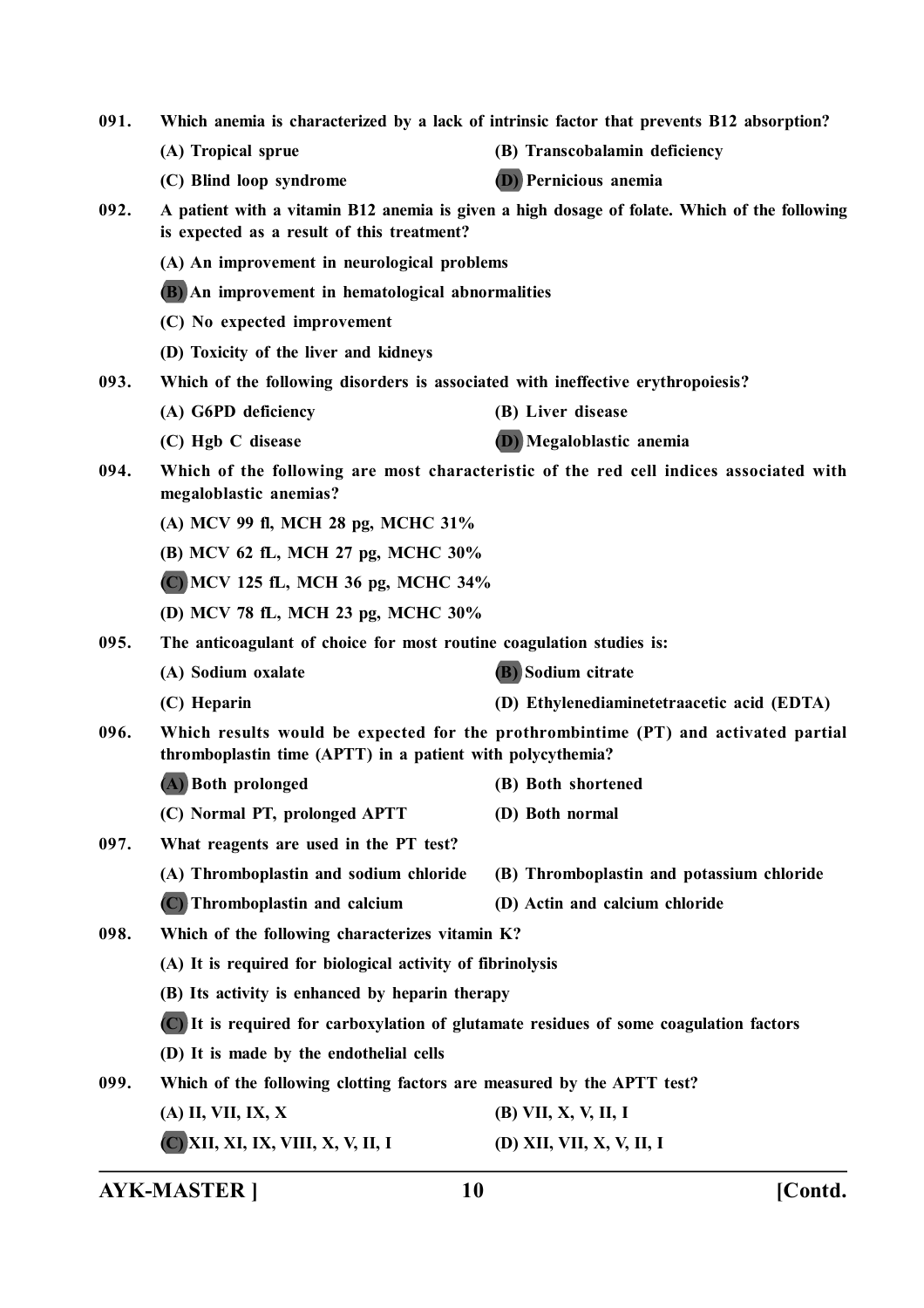**100. A protein that plays a role in both coagulation and platelet aggregation is: (A) Factor I (B) Factor VIII (C) Factor IX (D) Factor XI 101. Plasminogen deficiency is associated with: (A) Bleeding (B) Thrombosis (C) Increased fibrinolysis (D) Increased coagulation 102. What substrate is used in a chromogenic factor assay? (A) p-nitroanaline (B) Chloropheonol red (C) Prussian blue (D) Ferricyanide 103. A prolonged APTT is corrected with factor VIII–deficient plasma but not with factor IX–deficient plasma. Which factor is deficient? (A) V (B) VIII (C) IX (D) X 104. The following results were obtained on a patient: normal platelet count and function, normal PT, and prolonged APTT. Which of the following disorders is most consistent with these results? (A) Hemophilia A (B) Bernard–Soulier syndrome (C) von Willebrand's disease (D) Glanzmann's thrombasthenia 105. Which results are associated with hemophilia A? (A) Prolonged APTT, normal PT (B) Prolonged PT and APTT (C) Prolonged PT, normal APTT (D) Normal PT and APTT 106. Which of the following is associated with multiple factor deficiencies? (A) An inherited disorder of coagulation (B) Severe liver disease (C) Dysfibrinogenemia (D) Lupus anticoagulant 107. Which two organs are considered the primary lymphoid organs in which immunocompetent cells originate and mature? (A) Thyroid and Peyer's patches (B) Thymus and bone marrow (C) Spleen and mucosal-associated lymphoid tissue(MALT) (D) Lymph nodes and thoracic duct 108. T cells travel from the bone marrow to the thymus for maturation. What is the correct order of the maturation sequence for T cells in the thymus? (A) Bone marrow to the cortex; after thymic education, released back to peripheral circulation (B) Maturation and selection occur in the cortex; migration to the medulla; release of mature T cells to secondary lymphoid organ (C) Storage in either the cortex or medulla; release of T cells into the peripheral circulation (D) Activation and selection occur in the medulla; mature T cells are stored in the cortex until activated by antigen**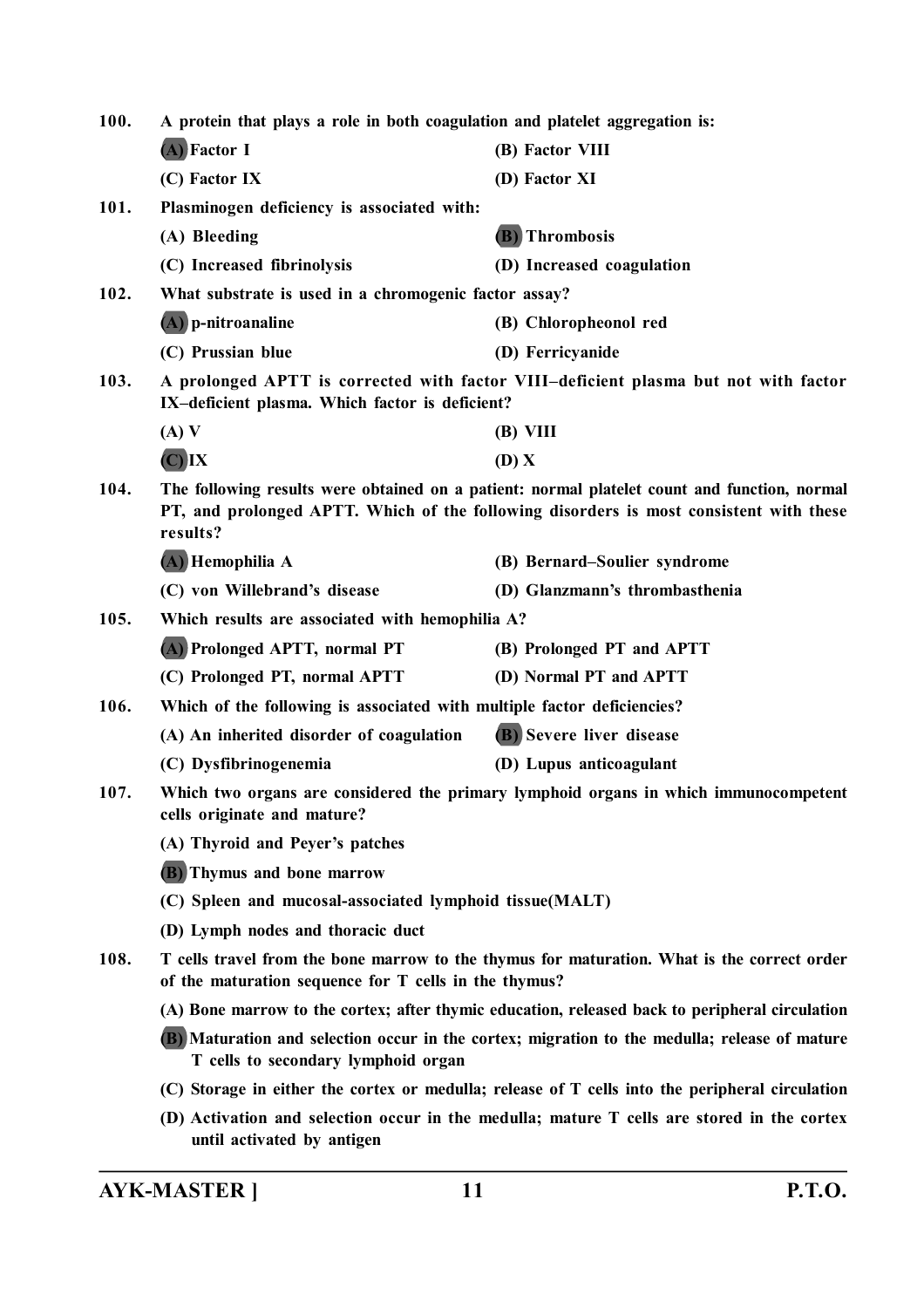| 109. | All of the following are immunologic functions of complement except:    |                                                                                                                                                                                                                                                                                                                                                                                |  |
|------|-------------------------------------------------------------------------|--------------------------------------------------------------------------------------------------------------------------------------------------------------------------------------------------------------------------------------------------------------------------------------------------------------------------------------------------------------------------------|--|
|      | (A) Induction of an antiviral state                                     | (B) Opsonization                                                                                                                                                                                                                                                                                                                                                               |  |
|      | (C) Chemotaxis                                                          | (D) Anaphylatoxin formation                                                                                                                                                                                                                                                                                                                                                    |  |
| 110. | Which immunoglobulin(s) help(s) initiate theclassic complement pathway? |                                                                                                                                                                                                                                                                                                                                                                                |  |
|      | $(A)$ IgA and IgD                                                       | (B) IgM only                                                                                                                                                                                                                                                                                                                                                                   |  |
|      | (C) IgG and IgM                                                         | (D) IgG only                                                                                                                                                                                                                                                                                                                                                                   |  |
| 111. | Which region of the immunoglobulin molecule can bind antigen?           |                                                                                                                                                                                                                                                                                                                                                                                |  |
|      | $(A)$ Fab                                                               | $(B)$ Fc                                                                                                                                                                                                                                                                                                                                                                       |  |
|      | $(C)$ CL                                                                | $(D)$ CH                                                                                                                                                                                                                                                                                                                                                                       |  |
| 112. | Which immunoglobulin cross links mast cells to release histamine?       |                                                                                                                                                                                                                                                                                                                                                                                |  |
|      | $(A)$ IgG                                                               | $(B)$ IgM                                                                                                                                                                                                                                                                                                                                                                      |  |
|      | $(C)$ IgA                                                               | $(D)$ IgE                                                                                                                                                                                                                                                                                                                                                                      |  |
| 113. |                                                                         | Which of the following cell surface molecules is classified as an MHC class II antigen?                                                                                                                                                                                                                                                                                        |  |
|      | $(A) HLA-A$                                                             | $(B) HLA-B$                                                                                                                                                                                                                                                                                                                                                                    |  |
|      | $(C)$ HLA-C                                                             | (D) HLA-DR                                                                                                                                                                                                                                                                                                                                                                     |  |
| 114. |                                                                         | Which MHC class of molecule is necessary for antigen recognition by CD4-positive T cells?                                                                                                                                                                                                                                                                                      |  |
|      | (A) Class I                                                             |                                                                                                                                                                                                                                                                                                                                                                                |  |
|      | (B) Class II                                                            |                                                                                                                                                                                                                                                                                                                                                                                |  |
|      | (C) Class III                                                           |                                                                                                                                                                                                                                                                                                                                                                                |  |
|      | (D) No MHC molecule is necessary for antigen recognition                |                                                                                                                                                                                                                                                                                                                                                                                |  |
| 115. | Which of the following are products of HLA class III genes?             |                                                                                                                                                                                                                                                                                                                                                                                |  |
|      | (A) T-cell immune receptors                                             |                                                                                                                                                                                                                                                                                                                                                                                |  |
|      | (B) HLA-D antigens on immune cells                                      |                                                                                                                                                                                                                                                                                                                                                                                |  |
|      | (C) Complement proteins C2, C4, and Factor B                            |                                                                                                                                                                                                                                                                                                                                                                                |  |
|      | (D) Immunoglobulin VL regions                                           |                                                                                                                                                                                                                                                                                                                                                                                |  |
| 116. | Toll-like receptors are found on which cells?                           |                                                                                                                                                                                                                                                                                                                                                                                |  |
|      | $(A)$ T cells                                                           | <b>(B)</b> Dendritic cells                                                                                                                                                                                                                                                                                                                                                     |  |
|      | $(C)$ B cells                                                           | (D) Large granular lymphocytes                                                                                                                                                                                                                                                                                                                                                 |  |
| 117. |                                                                         | A laboratory is evaluating an enzyme-linked immunosorbent assay (ELISA) for detecting an<br>antibody to cyclic citrullinated peptide (CCP), which is a marker for rheumatoid arthritis.<br>The laboratory includes serum from healthy volunteers and patients with other connective<br>tissue diseases in the evaluation. These specimens determine which factor of the assay? |  |
|      | (A) Sensitivity                                                         | (B) Precision                                                                                                                                                                                                                                                                                                                                                                  |  |
|      | (C) Bias                                                                | (D) Specificity                                                                                                                                                                                                                                                                                                                                                                |  |
| 118. | test?                                                                   | What would happen if the color reaction phase is prolonged in one tube or well of an ELISA                                                                                                                                                                                                                                                                                     |  |
|      | (A) Result will be falsely decreased                                    | (B) Result will be falsely increased                                                                                                                                                                                                                                                                                                                                           |  |
|      | (C) Result will be unaffected                                           | (D) Impossible to determine                                                                                                                                                                                                                                                                                                                                                    |  |
|      |                                                                         |                                                                                                                                                                                                                                                                                                                                                                                |  |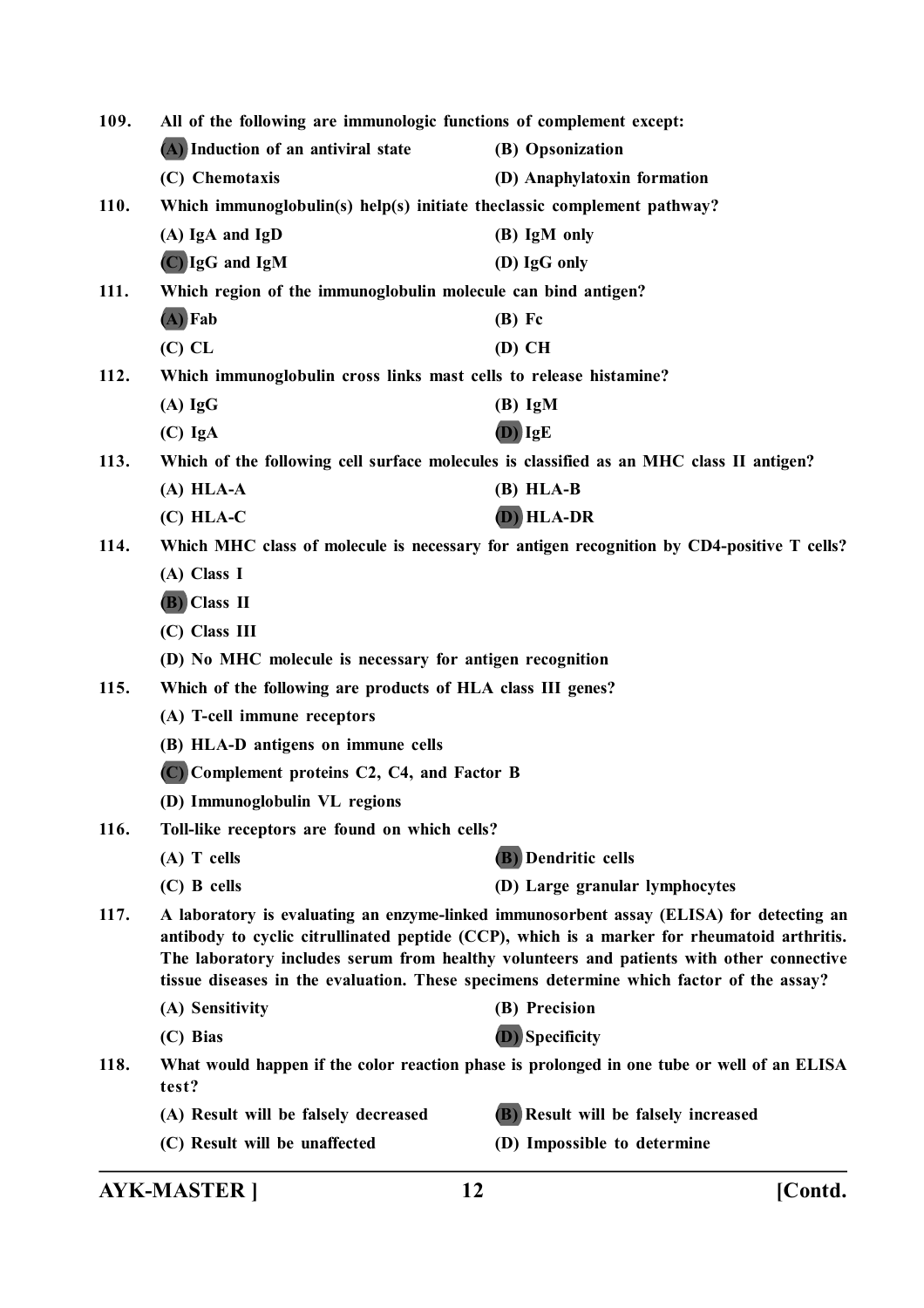| 119. | corrective action should be taken?                                                                                                                                           | The absorbance of a sample measured by ELISA is greater than the highest standard. What     |  |  |
|------|------------------------------------------------------------------------------------------------------------------------------------------------------------------------------|---------------------------------------------------------------------------------------------|--|--|
|      | (A) Extrapolate an estimated value from the highest reading                                                                                                                  |                                                                                             |  |  |
|      | (B) Repeat the test using a standard of higher concentration                                                                                                                 |                                                                                             |  |  |
|      | (C) Repeat the assay using one half the volume of the sample                                                                                                                 |                                                                                             |  |  |
|      | (D) Dilute the test sample                                                                                                                                                   |                                                                                             |  |  |
| 120. | Which of the following is the most sensitive test to detect congenital syphilis?                                                                                             |                                                                                             |  |  |
|      | (A) VDRL                                                                                                                                                                     |                                                                                             |  |  |
|      | $(B)$ RPR                                                                                                                                                                    |                                                                                             |  |  |
|      | (C) Microhemagglutinin test for T. pallidum (MHA-TP)                                                                                                                         |                                                                                             |  |  |
|      | <b>(D)</b> Polymerase chain reaction (PCR)                                                                                                                                   |                                                                                             |  |  |
| 121. | Which specimen is the sample of choice to evaluate latent or tertiary syphilis?                                                                                              |                                                                                             |  |  |
|      | (A) Serum sample                                                                                                                                                             | (B) Chancre fluid                                                                           |  |  |
|      | $(C)$ CSF                                                                                                                                                                    | (D) Joint fluid                                                                             |  |  |
| 122. | Which tests are considered confirmatory tests for HIV?                                                                                                                       |                                                                                             |  |  |
|      | (A) ELISA and rapid antibody tests                                                                                                                                           |                                                                                             |  |  |
|      |                                                                                                                                                                              | (B) Western blot test, HIC-1, 2 differentiation assays, and polymerase chain reaction       |  |  |
|      | (C) Culture, antigen capture assay, polymerase chain reaction                                                                                                                |                                                                                             |  |  |
|      | (D) Reverse transcriptase and mRNA assay                                                                                                                                     |                                                                                             |  |  |
| 123. | Western blot: no bands                                                                                                                                                       | Interpret the following results for HIV infection. ELISA: positive; repeat ELISA: negative; |  |  |
|      | (A) Positive for HIV                                                                                                                                                         | <b>(B)</b> Negative for HIV                                                                 |  |  |
|      | (C) Indeterminate                                                                                                                                                            | (D) Further testing needed                                                                  |  |  |
| 124. |                                                                                                                                                                              | All of the following hepatitis viruses are spread through blood or blood products except:   |  |  |
|      | (A) Hepatitis A                                                                                                                                                              | (B) Hepatitis B                                                                             |  |  |
|      | (C) Hepatitis C                                                                                                                                                              | (D) Hepatitis D                                                                             |  |  |
| 125. | transfusion reactions?                                                                                                                                                       | Which test would measure the coating of red cells by antibody as occurs in hemolytic        |  |  |
|      | (A) Indirect antiglobulin test (IAT)                                                                                                                                         | (B) Direct antiglobulin test (DAT)                                                          |  |  |
|      | (C) ELISA                                                                                                                                                                    | (D) Hemagglutination                                                                        |  |  |
| 126. | Which of the following tests is used to detect circulating immune complexes in the serum of<br>some patients with systemic autoimmune diseases such as rheumatoid arthritis? |                                                                                             |  |  |
|      | (A) Direct immunofluorescence                                                                                                                                                | (B) Enzyme immunoassay                                                                      |  |  |
|      | (C) Assay of cryoglobulins                                                                                                                                                   | (D) Indirect antiglobulin test                                                              |  |  |
| 127. | In the Hardy–Weinberg formula, p2 represents:                                                                                                                                |                                                                                             |  |  |
|      | (A) The heterozygous population of one allele                                                                                                                                |                                                                                             |  |  |
|      | (B) The homozygous population of one allele                                                                                                                                  |                                                                                             |  |  |
|      | (C) The recessive allele                                                                                                                                                     |                                                                                             |  |  |
|      | (D) The dominant allele                                                                                                                                                      |                                                                                             |  |  |

**AYK-MASTER ] 13 P.T.O.**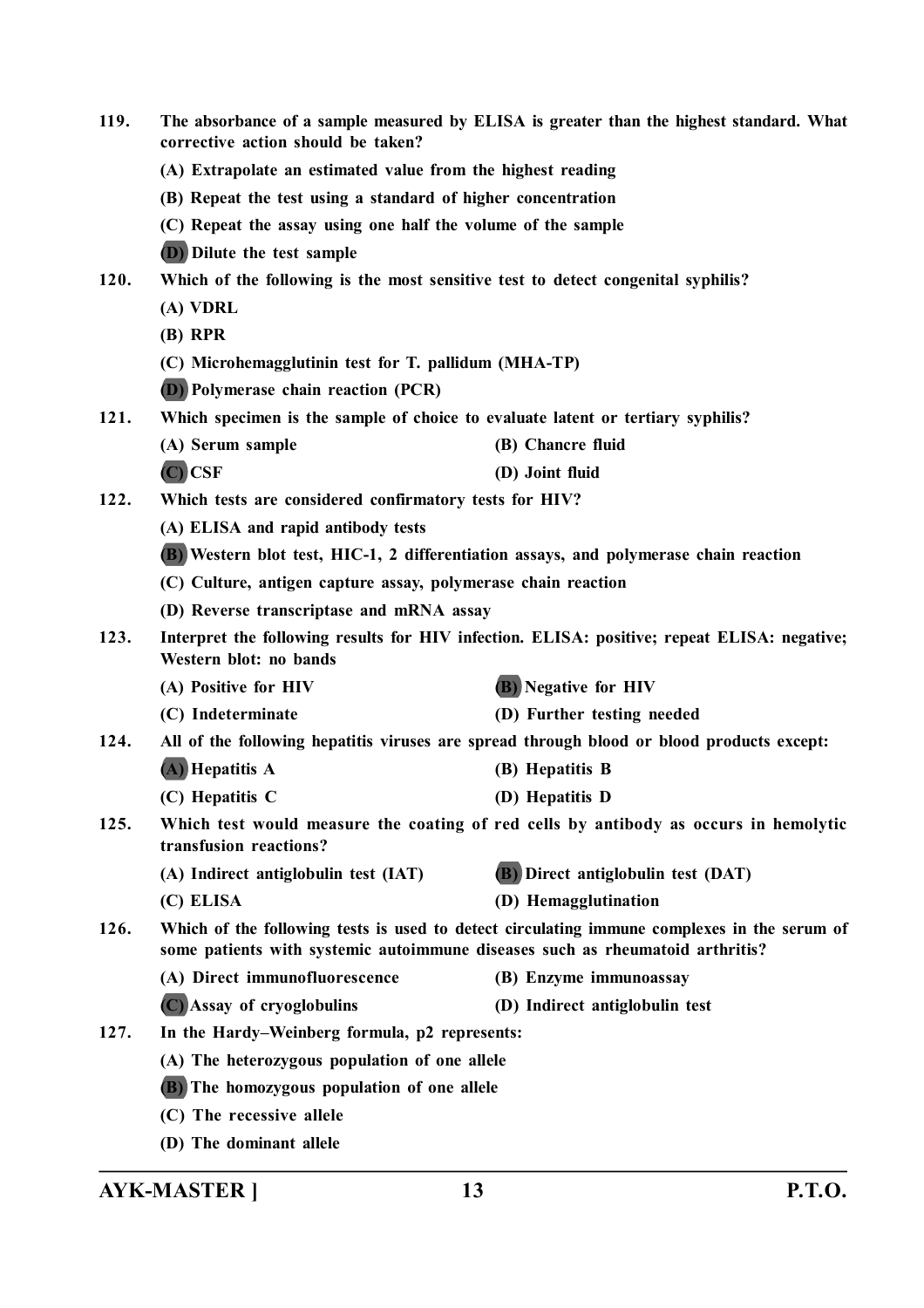| 128. | Why do IgM antibodies, such as those formed against the ABO antigens, have the ability to<br>directly agglutinate red blood cells (RBCs) and cause visible agglutination? |                                                                                            |  |
|------|---------------------------------------------------------------------------------------------------------------------------------------------------------------------------|--------------------------------------------------------------------------------------------|--|
|      | (A) IgM antibodies are larger molecules and have the ability to bind more antigen                                                                                         |                                                                                            |  |
|      | (B) IgM antibodies tend to clump together more readily to bind more antigen                                                                                               |                                                                                            |  |
|      | (C) IgM antibodies are found in greater concentrations than IgG antibodies                                                                                                |                                                                                            |  |
|      | (D) IgM antibodies are not limited by subclass specificity                                                                                                                |                                                                                            |  |
| 129. | A patient's red cells forward as group O, serum agglutinates B cells (4+) only. Your next step<br>would be:                                                               |                                                                                            |  |
|      | (A) Extend reverse typing for 15 minutes                                                                                                                                  |                                                                                            |  |
|      | (B) Perform an antibody screen including a room- temperature incubation                                                                                                   |                                                                                            |  |
|      | (C) Incubate washed red cells with anti-A1 and anti-A,B for 30 minutes at room temperature                                                                                |                                                                                            |  |
|      | (D) Test patient's red cells with Dolichos biflorus                                                                                                                       |                                                                                            |  |
| 130. | What type RBCs can be transfused to an A2 person with anti-A1?                                                                                                            |                                                                                            |  |
|      | $(A)$ A only                                                                                                                                                              | $(B)$ A or O                                                                               |  |
|      | $(C)$ B                                                                                                                                                                   | $(D)$ AB                                                                                   |  |
| 131. | A stem cell transplant patient was retyped when she was transferred from another hospital.<br>What is the most likely cause of the following results?                     |                                                                                            |  |
|      | Patient cells: Anti-A neg, Anti-B 4+,                                                                                                                                     |                                                                                            |  |
|      | Patient serum: A1 cells neg, B cells neg                                                                                                                                  |                                                                                            |  |
|      | (A) Viral infection                                                                                                                                                       | (B) Alloantibodies                                                                         |  |
|      | (C) Immunodeficiency                                                                                                                                                      | (D) Autoimmune hemolytic anemia                                                            |  |
| 132. | Which of the following results is most likely discrepant? Anti-A neg, Anti-B 4+, A1 cells neg,<br>B cells neg.                                                            |                                                                                            |  |
|      | (A) Negative B cells                                                                                                                                                      | (B) Positive reaction with anti-B                                                          |  |
|      | (C) Negative A1 cells                                                                                                                                                     | (D) No problem with this typing                                                            |  |
| 133. | If a patient has a positive direct antiglobulin test, should you perform a weak D test on the<br>cells?                                                                   |                                                                                            |  |
|      | (A) No, the cells are already coated with antibody                                                                                                                        |                                                                                            |  |
|      | (B) No, the cells are Rh null                                                                                                                                             |                                                                                            |  |
|      | (C) Yes, the immunoglobulin will not interfere with the test                                                                                                              |                                                                                            |  |
|      | (D) Yes, Rh reagents are enhanced in protein media                                                                                                                        |                                                                                            |  |
| 134. | Which genotype usually shows the strongest reaction with anti-D?                                                                                                          |                                                                                            |  |
|      | (A) DCE/DCE                                                                                                                                                               | (B) Dce/dCe                                                                                |  |
|      | $(C)$ D-/D-                                                                                                                                                               | $(D)$ –CE/–ce                                                                              |  |
| 135. | be the problem?                                                                                                                                                           | A patient tests positive for weak D but also appears to have anti-D in his serum. What may |  |
|      | (A) Mix up of samples or testing error                                                                                                                                    |                                                                                            |  |
|      | (B) Most weak D individuals make anti-D                                                                                                                                   |                                                                                            |  |
|      | (C) The problem could be due to a disease state                                                                                                                           |                                                                                            |  |
|      | (D) A D mosaic may make antibodies to missing antigen parts                                                                                                               |                                                                                            |  |

**AYK-MASTER ] 14 [Contd.**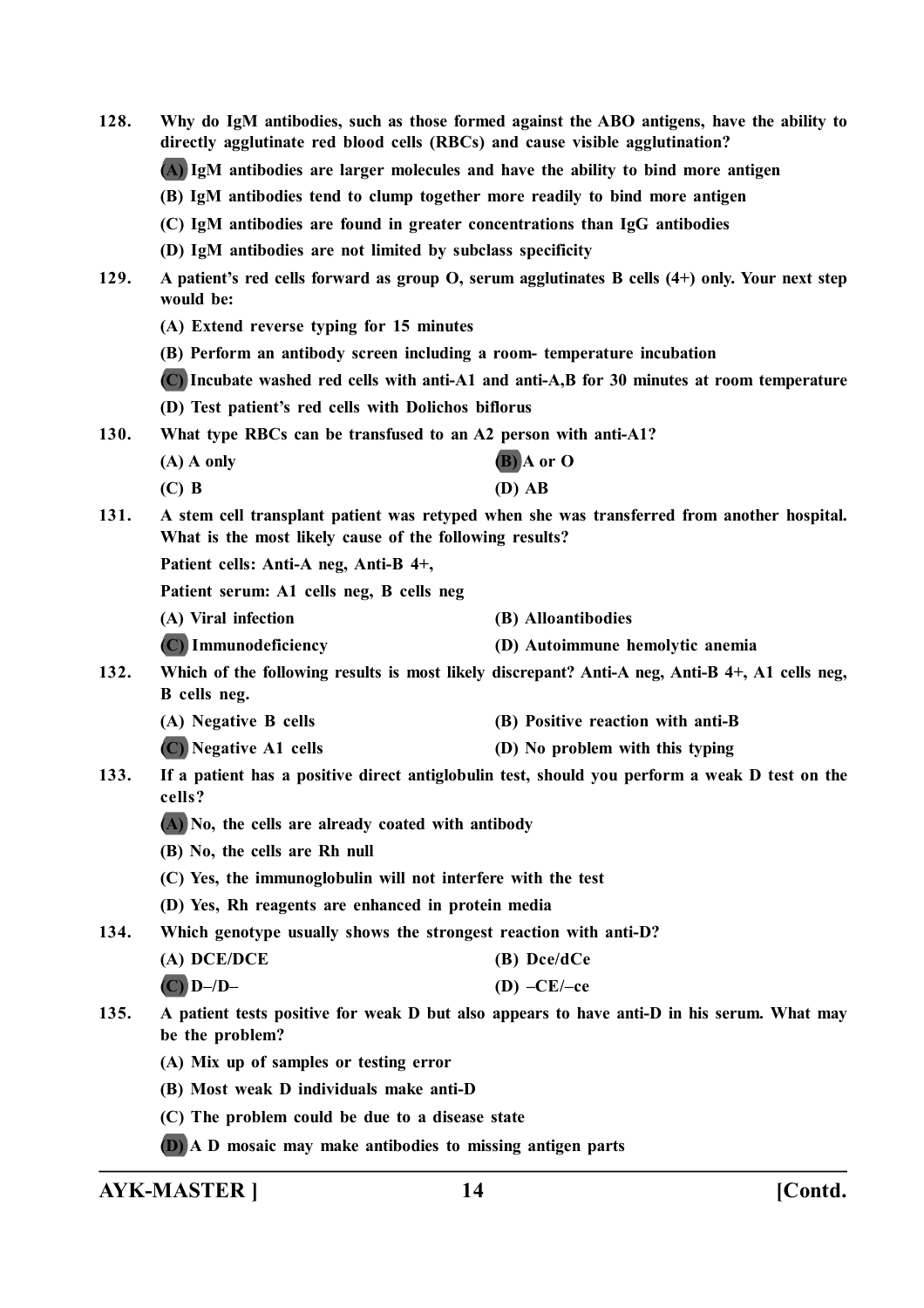**136. What does the genotype —/— represent in the Rh system?**

| (A) Rh negative | (B) D mosaic |
|-----------------|--------------|
| $(C)$ Rh null   | (D) Total Rh |

- **137. Which technology may report an Rh-weak D positive as Rh negative?**
	- **(A) Gel System (B) Solid Phase**
	- **(C) Tube Testing (D) None of these options**
- **138. A technologist is having great difficulty resolving an antibody mixture. One of the antibodies is anti-Lea. This antibody is not clinically significant in this situation, but it needs to be removed to reveal the possible presence of an underlying antibody of clinical significance. What can be done?**
	- **(A) Perform an enzyme panel**
	- **(B) Neutralize the serum with saliva**
	- **(C) Neutralize the serum with hydatid cyst fluid**
	- **(D) Use DTT (dithiothreitol) to treat the panel cells**
- **139. A patient is suspected of having paroxysmal cold hemoglobinuria (PCH). Which pattern of reactivity is characteristic of the Donath–Landsteiner antibody, which causes this condition?**
	- **(A) The antibody attaches to RBCs at 4°C and causes hemolysis at 37°C**
	- **(B) The antibody attaches to RBCs at 37°C and causes agglutination at the IAT phase**
	- **(C) The antibody attaches to RBCs at 22°C and causes hemolysis at 37°C**
	- **(D) The antibody attaches to RBCs and causes agglutination at the IAT phase**
- **140. Which group of antibodies is commonly found as cold agglutinins?**
	- **(A) Anti-K, anti-k, anti-Jsb (B) Anti-D, anti-e, anti-C**
	- **(C) Anti-M, anti-N (D) Anti-Fya, anti-Fyb**
		-
- **141. The k (Cellano) antigen is a high-frequency antigen and is found on most red cells. How often would one expect to find the corresponding antibody?**
	- **(A) Often, because it is a high frequency antibody**
	- **(B) Rarely, because most individuals have the antigen and therefore would not develop the antibody**
	- **(C) It depends upon the population, because certain racial and ethnic groups show a higher frequency of anti-k**
	- **(D) Impossible to determine without consulting regional blood group antigen charts**
- **142. An antibody screen is reactive at IAT phase of testing using a three-cell screen and the autocontrol is negative. What is a possible explanation for these results?**
	- **(A) A cold alloantibody**
	- **(B) High-frequency alloantibody or a mixture of alloantibodies**
	- **(C) A warm autoantibody**
	- **(D) A cold and warm alloantibody**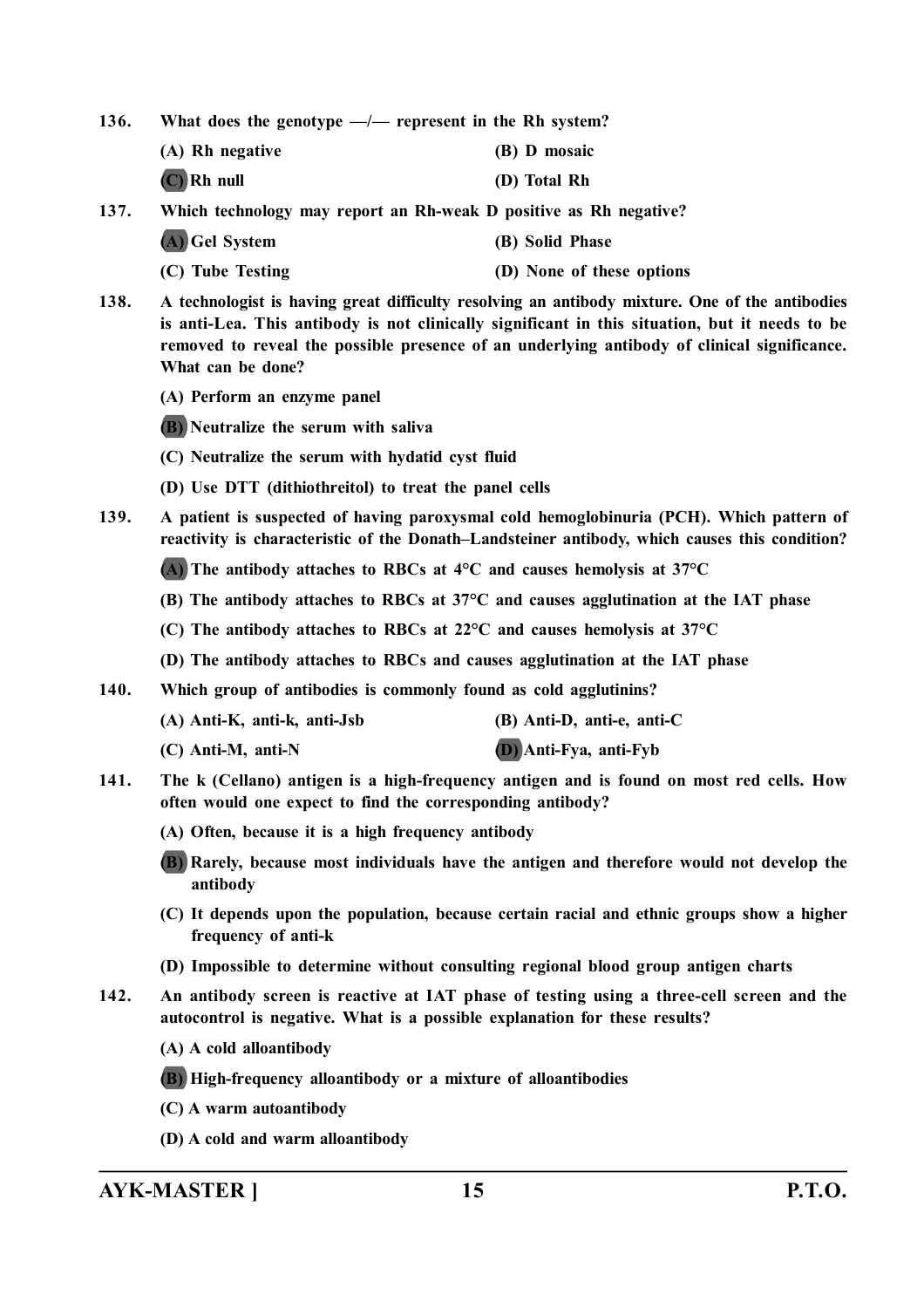| 143.        | Screening cells and major crossmatch are positive on IS(Immediate Spin) only, and the<br>autocontrol is negative. Identify the problem. |                                                                                             |  |
|-------------|-----------------------------------------------------------------------------------------------------------------------------------------|---------------------------------------------------------------------------------------------|--|
|             | (A) Cold alloantibody                                                                                                                   | (B) Cold autoantibody                                                                       |  |
|             | (C) Abnormal protein                                                                                                                    | (D) Antibody mixture                                                                        |  |
| 144.        | All of the following are reasons for performing an adsorption, except:                                                                  |                                                                                             |  |
|             | (A) Separation of mixtures of antibodies                                                                                                |                                                                                             |  |
|             | (B) Removal of interfering substances                                                                                                   |                                                                                             |  |
|             | (C) Confirmation of weak antigens on red cells                                                                                          |                                                                                             |  |
|             | (D) Identification of antibodies causing a positive                                                                                     |                                                                                             |  |
| 145.        | What would be the result of group A blood given to an O patient?                                                                        |                                                                                             |  |
|             | (A) Nonimmune transfusion reaction                                                                                                      |                                                                                             |  |
|             | (B) Immediate hemolytic transfusion reaction                                                                                            |                                                                                             |  |
|             | (C) Delayed hemolytic transfusion reaction                                                                                              |                                                                                             |  |
|             | (D) Febrile nonhemolytic transfusion reaction                                                                                           |                                                                                             |  |
| 146.        |                                                                                                                                         | Which of the following is not a viable method for removing leukocytes from red blood cells? |  |
|             | (A) Pre-storage filtration                                                                                                              | (B) Bedside filtration                                                                      |  |
|             | (C) Post-storage filtration                                                                                                             | <b>D</b> ) Buffy coat removal                                                               |  |
| 147.        | What is the component of choice for a patient with chronic granulomatous disease (CGD)?                                                 |                                                                                             |  |
|             | $(A)$ FFP                                                                                                                               | <b>(B)</b> Granulocytes                                                                     |  |
|             | (C) Cryoprecipitate                                                                                                                     | (D) RBCs                                                                                    |  |
| 148.        | FFP can be transfused without regard for:                                                                                               |                                                                                             |  |
|             | (A) ABO type                                                                                                                            | (B) Rh type                                                                                 |  |
|             | (C) Antibody in product                                                                                                                 | (D) All of these options                                                                    |  |
| 149.        | How does irradiation prevent transfusion associated graft-versus-host disease (TA-GVHD)?                                                |                                                                                             |  |
|             | (A) Gamma rays and x-rays destroy the lymphocytes' ability to divide                                                                    |                                                                                             |  |
|             | (B) X-rays cause lysis of the lymphocytes                                                                                               |                                                                                             |  |
|             | (C) Gamma rays enhance lymphocyte reactivity                                                                                            |                                                                                             |  |
|             | (D) Ultraviolet radiation induces apoptosis of lymphocytes                                                                              |                                                                                             |  |
| <b>150.</b> | Monoclonal anti-C3d is:                                                                                                                 |                                                                                             |  |
|             | (A) Derived from one clone of plasma cells.                                                                                             |                                                                                             |  |
|             | (B) Derived from multiple clones of plasma cells.                                                                                       |                                                                                             |  |
|             | (C) Derived from immunization of rabbits.                                                                                               |                                                                                             |  |
|             | (D) Reactive with C3b and C3d.                                                                                                          |                                                                                             |  |
| 151.        | An in vitro phenomenon associated with a positive IAT is:                                                                               |                                                                                             |  |
|             | (A) Maternal antibody coating fetal RBCs                                                                                                |                                                                                             |  |
|             | (B) Patient antibody coating patient RBCs                                                                                               |                                                                                             |  |
|             | (C) Recipient antibody coating transfused donor RBCs                                                                                    |                                                                                             |  |
|             | (D) Identification of alloantibody specificity using a panel of reagent RBCs                                                            |                                                                                             |  |

**AYK-MASTER ] 16 [Contd.**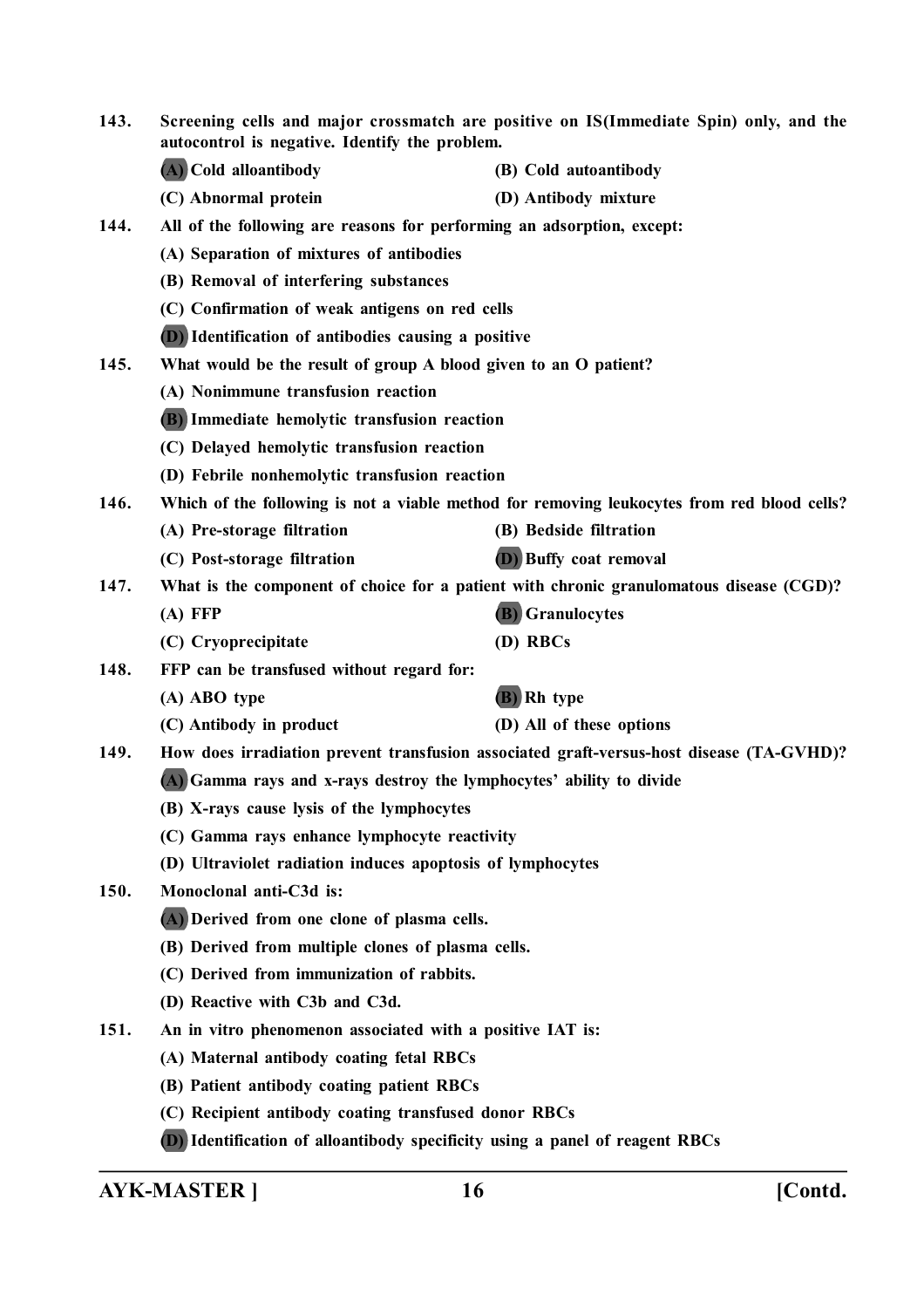**152. Which of the following methods requires the use of check cells? (A) LISS (B) Gel (C) Solid-phase (D) Enzyme-linked 153. Which factor can affect AHG testing, yet is uncontrollable in the lab? (A) Temperature (B) Antibody affinity (C) Gravitational force in the centrifuge (D) Incubation time 154. Fatal transfusion reactions are mostly caused by? (A) Serologic errors (B) Improper storage of blood (C) Clerical errors (D) Improper handling of the product 155. Early manifestation of an acute hemolytic transfusion reaction can be confused with? (A) Allergic reaction (B) Febrile non hemolytic reaction (C) Anaphylactic shock (D) Sepsis 156. HDFN is characterized by: (A) IgM antibody. (B) Nearly always anti-D. (C) Different RBC antigens between mother and father. (D) Antibody titer less than 32. 157. Pre-transfusion testing: (A) Proves that the donor's plasma is free of all irregular antibodies (B) Detects most irregular antibodies on the donor's RBCs that are reactive with patient's serum (C) Detects most errors in the ABO groupings (D) Ensures complete safety of the transfusion 158. The purpose of the immediate spin crossmatch is to: (A) Ensure survival of transfused RBCs. (B) Determine ABO compatibility between donor and recipient. (C) Detect cold-reacting unexpected antibodies. (D) Meet computer crossmatch requirements. 159. A crossmatch is positive at AHG phase with polyspecific AHG reagent but is negative with monospecific anti-IgG AHG reagent. This may indicate the antibody: (A) Is a weak anti-D. (B) Is a clinically insignificant Lewis antibody. (C) Can cause decreased survival of transfused RBCs. (D) Is a Duffy antibody. 160. Which of the following does NOT occur days to weeks following transfusion? (A) Transfusion-associated graft-versus-host disease (B) Hemolytic transfusion reaction (C) Transfusion-related acute lung injury**

**(D) Post transfusion purpura**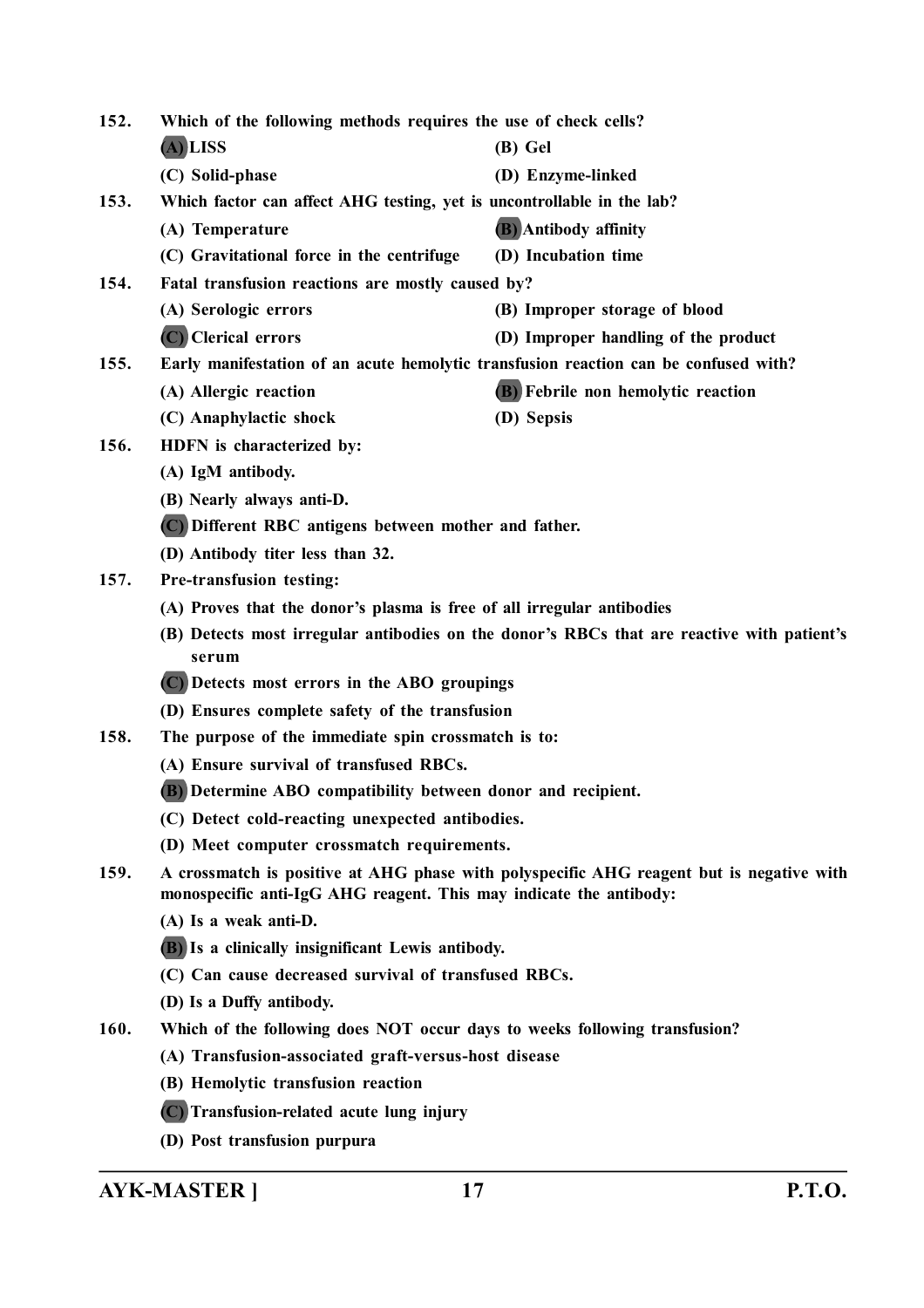**161. The most common type of HDFN is due to antibodies of the**

- **(A) Kell system (B) Kidd system**
- **(C) Lewis system (D) Rh system**
- **162. Titration studies are most predictive of the severity of hemolytic disease**

**(A) During the first affected pregnancy**

- **(B) When the antibody is anti-K**
- **(C) When there is a one tube difference between the current and most recent past specimen**
- **(D) If the titration is done using enzyme enhanced indicator cells**
- **163. Thrombocytopenia in seen in all, except**
	- **(A) HSP (B) DIC**
	- **(C) TTP (D) Leukemia**
- **164. Warm autoimmune hemolytic anemia is characterized most frequently by which of the following serologic patterns?**
	- **(A) DAT positive (IgG and C3) and a reactive eluate**
	- **(B) DAT positive (IgG only) and a nonreactive eluate**
	- **(C) DAT positive (C3 only) and a reactive eluate**
	- **(D) DAT positive (IgG and C3) and a nonreactive eluate**
- **165. An ABO type on a patient gives the following reactions:**

| <b>Patient Cells With</b> | Patient Serum With           |
|---------------------------|------------------------------|
| Anti-A Anti-B             | A <sub>1</sub> cells B cells |
|                           | Neg Neg                      |

**What is the patient's blood type?**

| $(A)$ O | (B) A    |
|---------|----------|
| $(C)$ B | $(D)$ AB |

**166. Which of the following ABO blood groups contains the least amount of H substance?**

|      | $(A)$ A1B                                                                 | $(B)$ A2                    |  |
|------|---------------------------------------------------------------------------|-----------------------------|--|
|      | $(C)$ B                                                                   | (D) O                       |  |
| 167. | An example of a technical error that can result in an ABO discrepancy is: |                             |  |
|      | (A) Acquired B phenomenon.                                                | (B) Missing isoagglutinins. |  |
|      | (C) Cell suspension that is too heavy.                                    | (D) Acriflavine antibodies. |  |
| 168. | RBCs made universal by masking of RBC antigens using                      |                             |  |
|      | $(A)$ PEG                                                                 | (B) BSA                     |  |
|      | (C) DTT                                                                   | (D) 2ME                     |  |

**169. Apparent phenotype of an individual with Genotype hh**

**(A) Cannot be determined (B) B (C) AB (D) O**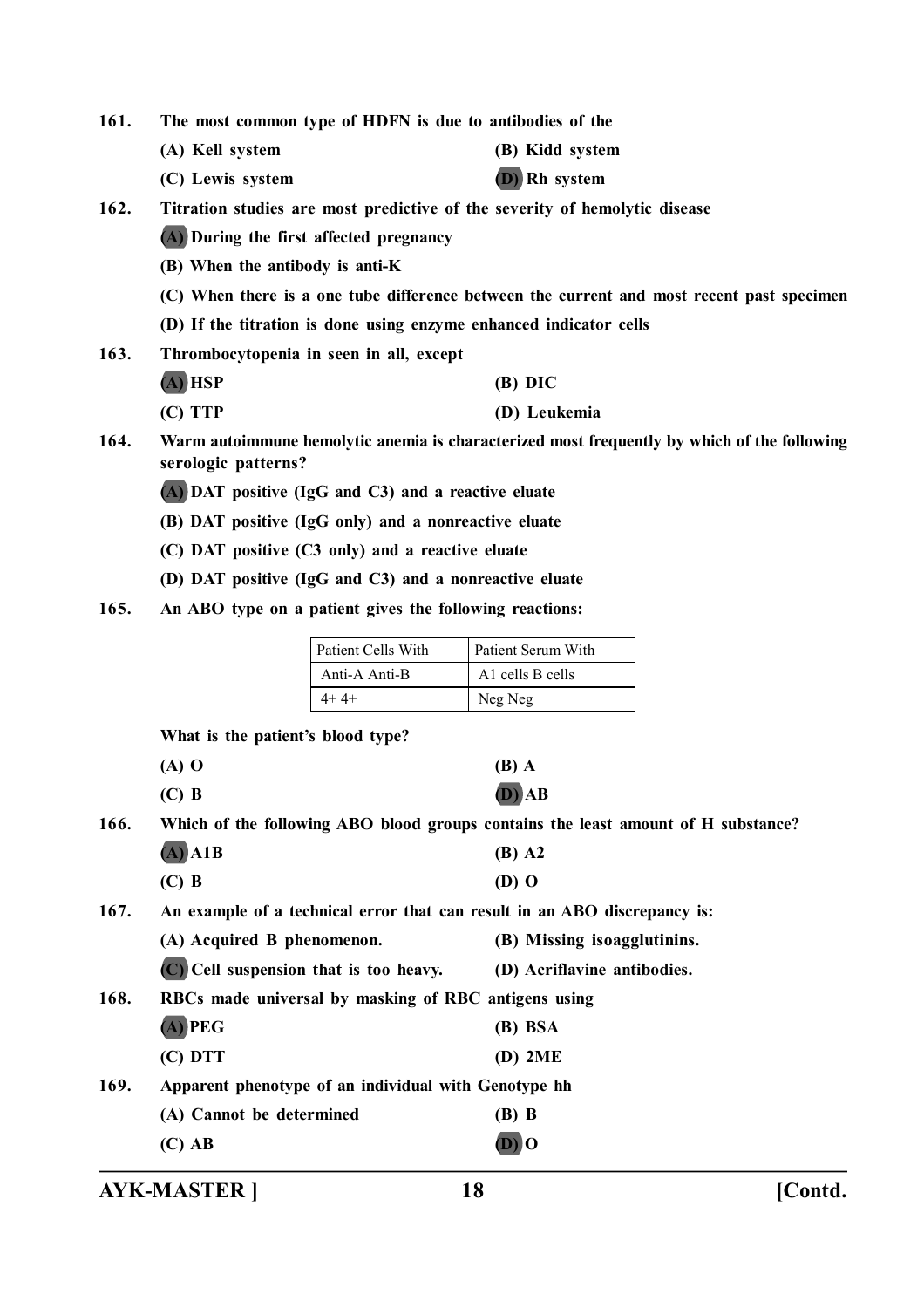| 170. | The ABO locus is on chromosome number                                                                                                                       |                                                                                          |  |
|------|-------------------------------------------------------------------------------------------------------------------------------------------------------------|------------------------------------------------------------------------------------------|--|
|      | $(A)$ 1                                                                                                                                                     | $(B)$ 4                                                                                  |  |
|      | $(C)$ 9                                                                                                                                                     | $(D)$ 19                                                                                 |  |
| 171. | If a woman is Rh negative and her husband is heterozygous for D, then probability that the<br>child will inherit D is?                                      |                                                                                          |  |
|      | (A) 25%                                                                                                                                                     | (B) 50%                                                                                  |  |
|      | (C) 75%                                                                                                                                                     | (D) None of the above                                                                    |  |
| 172. | Antibodies are excluded using RBCs that are homozygous for the corresponding antigen<br>because:                                                            |                                                                                          |  |
|      | (A) Antibodies may show dosage                                                                                                                              |                                                                                          |  |
|      | (B) Multiple antibodies may be present                                                                                                                      |                                                                                          |  |
|      | (C) It results in a P value of 0.05 for proper identification of the antibody                                                                               |                                                                                          |  |
|      | (D) All of the above                                                                                                                                        |                                                                                          |  |
| 173. | Which of the following antibody is least likely to be naturally occurring                                                                                   |                                                                                          |  |
|      | (A) Anti D                                                                                                                                                  | (B) Anti M                                                                               |  |
|      | $(C)$ Anti A                                                                                                                                                | (D) Anti B                                                                               |  |
| 174. |                                                                                                                                                             | Which is an advantage of an HPC transplant using umbilical cord blood as the HPC source? |  |
|      | (A) Recipient weight of no concern.                                                                                                                         | (B) Donor screening and testing abbreviated                                              |  |
|      | (C) Higher risk of GVHD                                                                                                                                     | (D) No significant risk to the donor or mother                                           |  |
| 175. | What is the test of choice for HLA antigen testing?                                                                                                         |                                                                                          |  |
|      | (A) Agglutination                                                                                                                                           | (B) Molecular                                                                            |  |
|      | (C) Cytotoxicity                                                                                                                                            | (D) ELISA                                                                                |  |
| 176. | Why is HLA matching not feasible in cardiac transplantation?                                                                                                |                                                                                          |  |
|      |                                                                                                                                                             | (A) No HLAs are present on cardiac cells (B) No donors ever have HLA antibodies          |  |
|      | (C) Total ischemic time is too long                                                                                                                         | (D) Total ischemic time is too short                                                     |  |
| 177. | Among the combinations of attributes described below, select the one that would not be<br>suitable for a genetic system used in parentage testing analysis. |                                                                                          |  |
|      | (A) The system has multiple alleles in Hardy-Weinberg equilibrium                                                                                           |                                                                                          |  |
|      | (B) The system has a high mutation rate                                                                                                                     |                                                                                          |  |
|      | (C) Databases of allele frequencies are available for all ethnic groups tested by the laboratory                                                            |                                                                                          |  |
|      | (D) All systems selected are genetically independent from each other                                                                                        |                                                                                          |  |
| 178. | <b>Methods of Antibody Identification are</b>                                                                                                               |                                                                                          |  |
|      | (A) Saline test at room temperature for IgM                                                                                                                 |                                                                                          |  |
|      | (B) Enzyme (one stage technique) or albumin (additive technique) for IgG                                                                                    |                                                                                          |  |
|      | (C) IAT for IgG and anti-complement antibodies                                                                                                              |                                                                                          |  |
|      | (D) All of the above                                                                                                                                        |                                                                                          |  |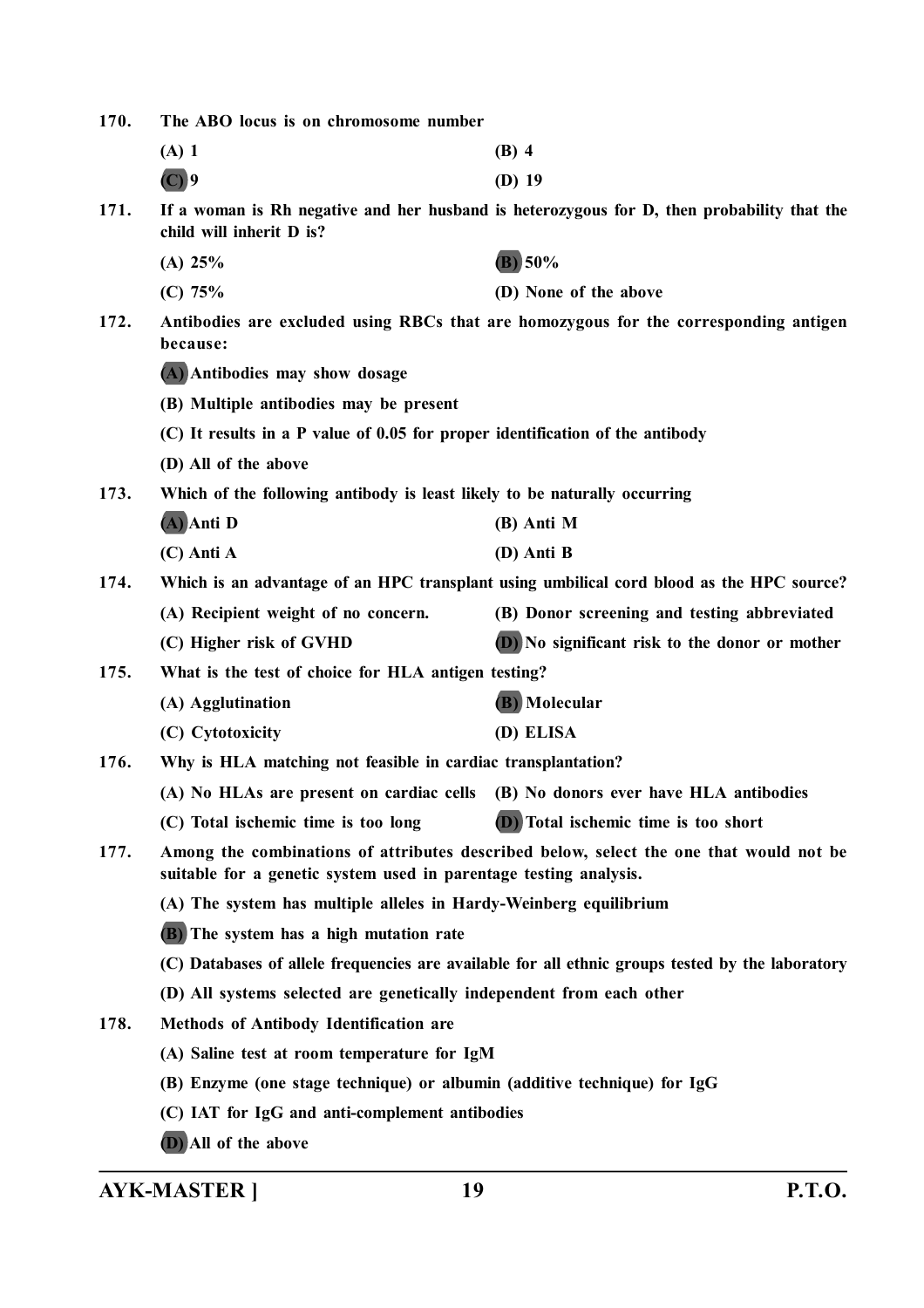| 179. | Anti I can be neutralized with                                                                                                                                                                                  |                                        |  |
|------|-----------------------------------------------------------------------------------------------------------------------------------------------------------------------------------------------------------------|----------------------------------------|--|
|      | (A) Hydatid cyst fluid                                                                                                                                                                                          | (B) Saliva                             |  |
|      | (C) Human breast milk                                                                                                                                                                                           | (D) Urine                              |  |
| 180. | Many warm-reactive autoantibodies have a broad specificity within which of the following<br>blood groups?                                                                                                       |                                        |  |
|      | $(A)$ Kell.                                                                                                                                                                                                     | (B) Duffy.                             |  |
|      | $(C)$ Rh.                                                                                                                                                                                                       | (D) Kidd.                              |  |
| 181. | The blood group involved in the autoantibody specificity in PCH is:                                                                                                                                             |                                        |  |
|      | $(A)$ P.                                                                                                                                                                                                        | (B) ABO.                               |  |
|      | $(C)$ Rh.                                                                                                                                                                                                       | (D) Lewis.                             |  |
| 182. | Which is not true of rouleaux formation?                                                                                                                                                                        |                                        |  |
|      | (A) Mimics agglutination                                                                                                                                                                                        | (B) Appears like a "stacking of coins" |  |
|      | $(C)$ Can be seen in the antiglobulin test                                                                                                                                                                      | (D) Can be dispersed by saline         |  |
| 183. | Eggs and sperm are formed through the process of                                                                                                                                                                |                                        |  |
|      | (A) Mitosis                                                                                                                                                                                                     | (B) Meiosis                            |  |
|      | (C) Linkage                                                                                                                                                                                                     | (D) Crossing-over                      |  |
| 184. | A blood sample is received for type and screen, but the sample is labeled with the patient's<br>last and first names only. What additional information is necessary for the sample to be<br>acceptable for use? |                                        |  |
|      | (A) Nothing else is required, the label is acceptable                                                                                                                                                           |                                        |  |
|      | (B) A patient identification number or second patient identifier                                                                                                                                                |                                        |  |
|      | (C) Physician's name                                                                                                                                                                                            |                                        |  |
|      | (D) Patient location                                                                                                                                                                                            |                                        |  |
| 185. | The lectin used for detection of the H antigen is called:                                                                                                                                                       |                                        |  |
|      | (A) Arachis hypogaea                                                                                                                                                                                            | (B) Dolichos biflorus                  |  |
|      | Ulex europaeus                                                                                                                                                                                                  | (D) Salvia sclarea                     |  |
| 186. | ABO grouping discrepancies may occur due to which of the following causes?                                                                                                                                      |                                        |  |
|      | (A) Rouleaux                                                                                                                                                                                                    | (B) Clerical error                     |  |
|      | (C) Atypical antibody                                                                                                                                                                                           | (D) All of the above                   |  |
| 187. | Antigens carried on molecules with a GPI linkage to the red cell surface are often involved<br>in which of the following functions?                                                                             |                                        |  |
|      | (A) Cytokine receptor                                                                                                                                                                                           | (B) Clycerol and water transport       |  |
|      | (C) Enzymatic activities                                                                                                                                                                                        | (D) Adhesion function                  |  |
| 188. | Which of the following antigens is linked to the Kell glycoprotein by a single disulfide bond?                                                                                                                  |                                        |  |
|      | $(A)$ JMH                                                                                                                                                                                                       | $(B)$ $Kx$                             |  |
|      | (C) Gerbich                                                                                                                                                                                                     | (D) Dombrock                           |  |
| 189. | Colour of the label used for autologous transfusions units                                                                                                                                                      |                                        |  |
|      | $(A)$ Pink                                                                                                                                                                                                      | (B) Orange                             |  |
|      | $(C)$ Green                                                                                                                                                                                                     | (D) Blue                               |  |
|      |                                                                                                                                                                                                                 |                                        |  |

**AYK-MASTER ] 20 [Contd.**